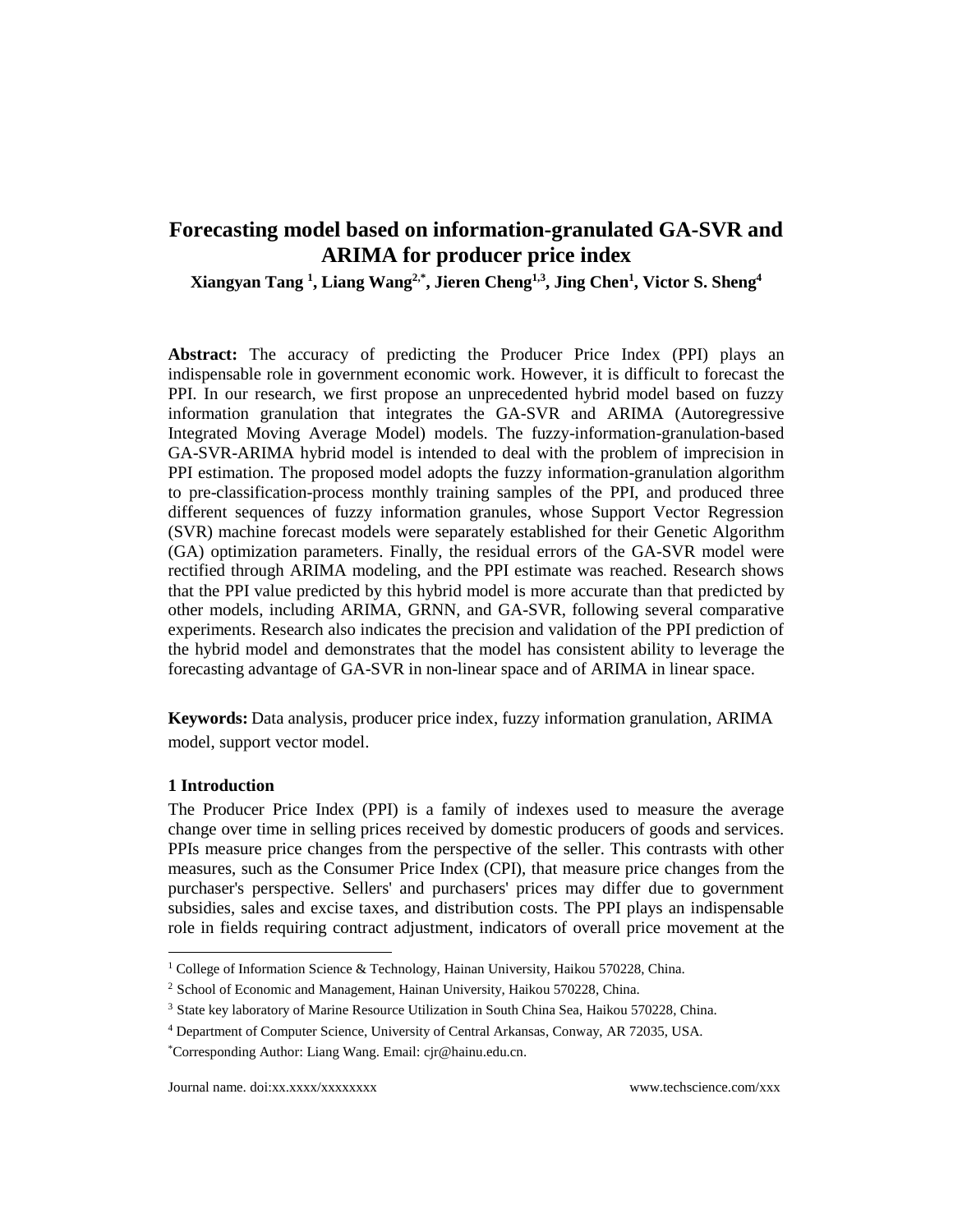producer level, deflators of other economic series, measure of price movement for particular industries and products, comparison of input and output costs, comparison of industry-based price data to other industry-oriented economic time series, and forecasting. The industrial producer price index includes the "Producer Price Index for Industrial Producers" and "Purchase Price Index for Industrial Producers," and the former is generally called the Producer Price Index (referred to as the PPI in this paper). PPI, a relative number that reflects the trend as well as variation of ex-factory prices of all industrial products within a certain period of time, contains various products sold by industrial enterprises to all enterprises except itself and the products sold directly to residents for consumption, which makes it possible to determine the impact of ex-factory price changes on gross industrial output value and added value. Since the PPI reflects the trend and the variation of the ex-factory prices of the industrial products for the first sale, if it is higher than the expected figure, there exists the risk of inflation; when lower than expected, it indicates a risk of deflation. As a result, the PPI is extremely sensitive to the national economy, which is not only used in business negotiations and economic analysis but is also an important price variable for International Monetary Fund (IMF) to compare price levels among different countries or economies. [Agdas, Pesantes-Tavares, Agdas et al. (2011)] used the PPI as an important price-adjustment index for solving the problem of price fluctuations of certain commodities, such as oil, steel, and cement. [Norman (2004)] highlighted the significance of the PPI in services in Europe. Unfortunately, due to a variety of uncertain factors, predicting PPI accurately is a difficult problem, yet to be adequately resolved it requires exploring a new way of scientifically measuring the variation range and the trend of the PPI, which undoubtedly is of forward-looking significance in grasping the law of price fluctuations of industrial products, estimating future price fluctuations, and avoiding market risks to develop policies.

#### **2 Literature review**

Parametric models are widely applied to predict PPI and other economic indicators in current research, such as [Wang (2016)] have used time-series co-integration regression and [Hua, Wu, Li et al. (2016); Cheng, Xu, Tang et al. (2018)] have used the ARIMA model for short-term forecasting. Some scholars have focused on the non-linear and chaotic timing characteristics of PPI, e.g., [Wang, Gao, Liu et al. (2017)] used the normality test, correlation dimension test, and largest Lyapunov method to examine the time series of Chinese PPIs from 1996 to 2016, uncovering a strong chaotic property and complicated [evolution law.](http://dict.cnki.net/javascript:showjdsw() However, the traditional method of parameter prediction fails to capture the real law of index changes. In contrast, the scientific nature of nonparametric methods has gradually become prominent. For example, [Su and Yuan (2013)] introduced an improved SVR model with a kernel principal component genetic algorithm to predict the stock index, proving that the non-parametric method has a great edge in predicting chaotic time series. [Wang, Li and Li (2009)] discovered the non-linear and chaotic characteristics of China's CPI via a BP (Back Propagation) neural network with momentum. [Yang and Li (2011)] compared the different effects of option pricing among the non-parametric method SVR, binary tree, Monte Carlo model, and other traditional parametric models, reaching the conclusion that the traditional parametric models cannot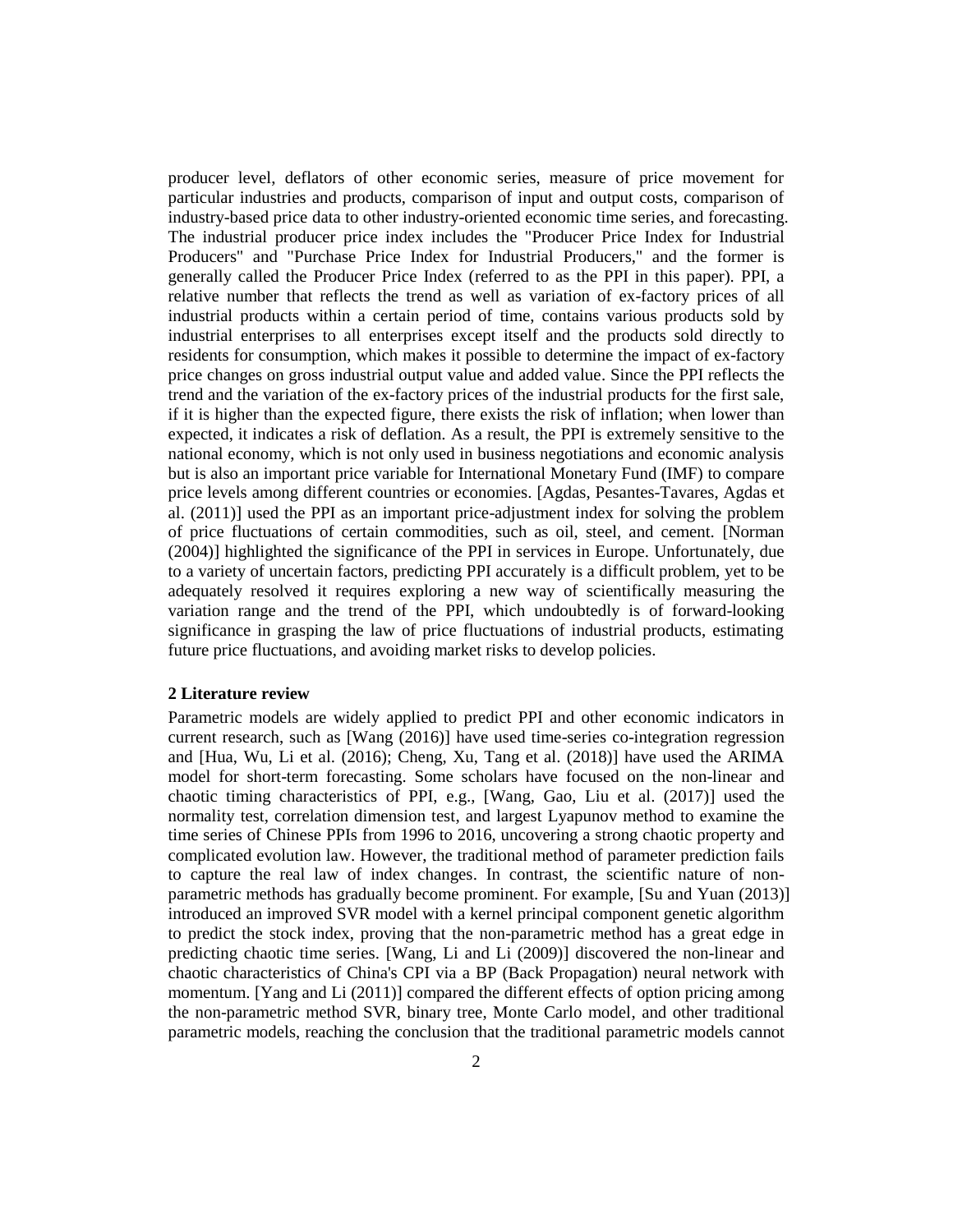have good commend of the trends and non-linear characteristics of the actual option price. [Tay and Cao (2001); Cao and Tay (2001)] compared the ability of a BP neural network and SVR model in predicting financial time series, and the latter model turns out to be superior to the former. [Zhang, Liu, Jin et al. (2017)] applied principal component regression (PCR), partial least-squares regression (PLSR), and SVR models to explore an effective method for predicting phenolics contents, and the results prove that SVR behaves globally better than PLSR and PCR. [Zhu, Lian, Liu et al. (2017)] integrated SVR into the hybrid model to effectively forecast air pollution. [Čeperić, Žiković S and Čeperić (2017)] presented the results of short-term forecasting of Henry Hub spot natural gas prices based on the performance of classical time-series models and machine-learning methods, which specifically are neural networks (NNs) and strategic seasonality-adjusted support vector regression (SSA-SVR) machines. [Das and Padhy (2017)] introduced a hybrid model called USELM-SVR, which can be useful as an alternative model for prediction tasks when more accurate predictions are required. [Hua, Wu, Li et al. (2016)] developed a model to predict the silicon content using SVR combined with clustering algorithms, which serves better for practical production. [Sermpinis, Stasinakis and Hassanniakalager (2017)] introduced a reverse adaptive Krill Herd–locally weighted SVR (RKI-ILSVR) model that outperforms its counterparts in terms of statistical accuracy and trading efficiency.

Concerning the positive effect of the parameter model in predicting linear trends, scholars have improved the non-parametric prediction model from the perspective of parameter optimization, and the achievements can be summarized in two aspects. The first is the improvement in particle swarm optimization (PSO), the genetic algorithm (GA), and other non-parametric models. For example, [Chen, Liang, Lu et al. (2014)] put forward the GA-based SVR model, the APSO-based SVR model, and the optimal forecasting model based on seasonal SVR and PSO, all of which make the best of non-linear prediction, parameter optimization, SVR's dealing with small samples and nonlinear prediction characteristics, and APSO optimization on SVR parameters, ultimately forecasting the daily flow of tourist attractions. The second is the establishment of a hybrid model that consists of the non-parametric model and the traditional parametric model. [Xiong (2011)] integrated ARIMA with NNs to forecast the RMB exchange rate in terms of the linear and non-linear space prediction of the two models. [Liang, Ma, Chen et al. (2015)] established the SVR-ARIMA hybrid model to make a comparison with SVR or the ARIMA model, and the final results demonstrate that the hybrid model is more robust and accurate in prediction.

Regarding data pre-processing, a few scholars have made breakthroughs in further study. [Su and Fu (2013)] employed the principal component analysis method to reduce the dimension of original data. [Lu, Zhao and Bi (2015)] applied fuzzy information granulation to depose CPI time-series data, finally obtaining good results on the prediction of the processed data. In particular, in the field of traffic-flow forecasting, [Sun, Shao, Ji et al. (2014)] pre-processed data through information granulation and proposed the ARIMA-SVR hybrid model, leading to a better prediction, which further reinforces the information-granulation method of pre-processing data scientifically.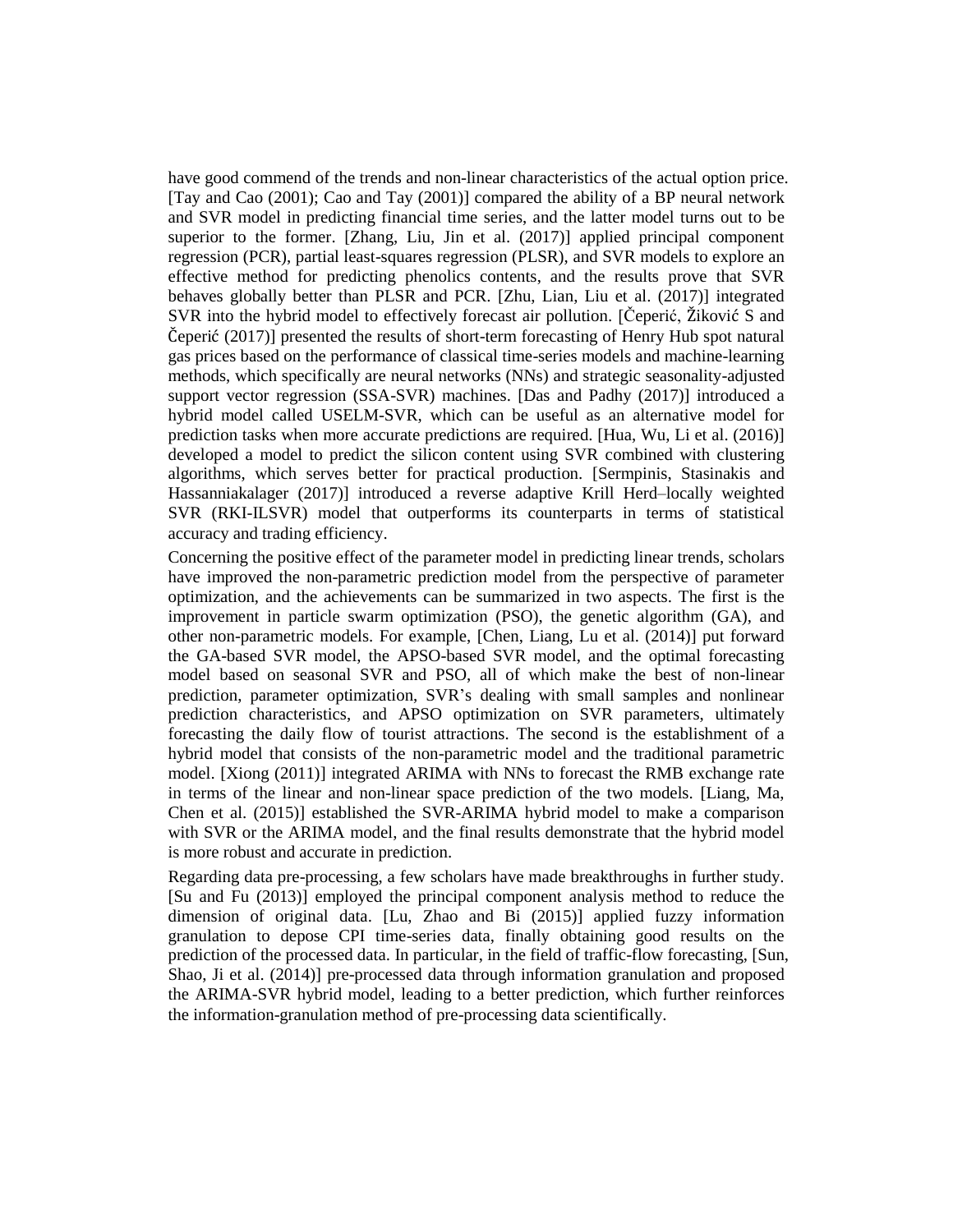As noted above, it has been found that the previous studies have a deficiency, namely overusing the fuzzy information-granulation method, parameter optimization support vector regression model, and ARIMA model alone; however, the improvement of SVR parameter optimization and the great advantage of the hybrid model inspire us to great extent. Hence, the adoption of predictive algorithms considering the relevance of many model methods is expected to be the main emphasis. Overall, this paper combines GA-SVR with ARIMA based on fuzzy information granulation and tries to establish a GA-SVR model, and then corrects the predicted results using the ARIMA model. Finally, a GA-SVR-ARIMA hybrid model based on fuzzy information granulation is completed, attempting to fully leverage the advantages of the GA-SVR in non-linear space prediction and the ARIMA in linear space prediction to achieve the ideal prediction of PPI.

#### **3 Establishment of information-granulated GA-SVR-ARIMA hybrid model**

Here, we divide the establishment of the Information-Granulated GA-SVR-ARIMA Hybrid Model into the following processes:

## *3.1 Information-granulated GA-SVR-ARIMA hybrid model process*

- 1) Obtain monthly PPI data and then input them.
- 2) Take one-quarter (3 months) as the information-granulation window, and then output the three sequences after the fuzzy information granulation is disposed on the PPI data.
- 3) Use the GA and MSE fitness function (objective function) to carry out fivefold crossvalidation on the above sequences to seek the optimal penalty parameters C, the insensitive loss function  $\epsilon$ , and the parameter  $\gamma$  in the RBF kernel function corresponding to the SVR machine model, respectively.
- 4) Specify the training set and test set and establish the GA-SVR model for training and prediction according to the optimal penalty parameters C, the insensitive loss function  $\epsilon$ , and the parameter  $\gamma$  in the RBF kernel function of the above three fuzzy information-granule sequences.
- 5) Output the residuals of the trained GA-SVR model, and then use the ARIMA model to train the GA-SVR residuals in an effort to correct the prediction results.
- 6) Establish the GA-SVR-ARIMA hybrid model and output the prediction results of the three fuzzy information-granule sequences, which present the trend and variation of the PPI.

The model flowchart is presented in Fig.1.

In general, the fuzzy information-granulated method enables us to seek out the optimal solution, reduce the dimension, and improve the convergence speed of the fitting process through collaborative information sharing in the group. SVR has excellent generalization ability and advantages in handling small samples, nonlinearity, and high-dimensional space, so that problems such as dimensionality disaster and local extrema can be effectively alleviated. The GA distinguishes itself by high computing efficiency and finding the global optimal solution with probabilistic search technology. The ARIMA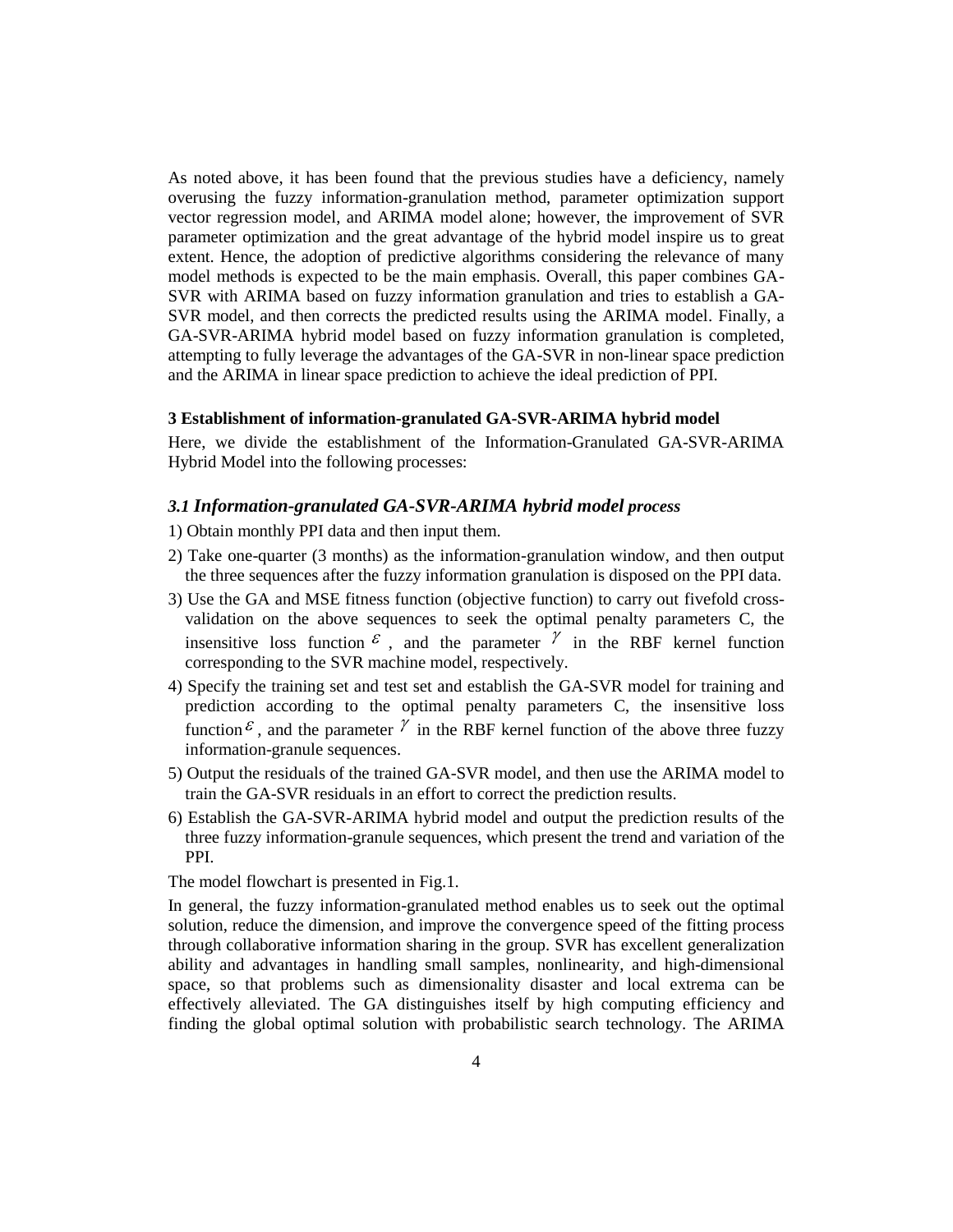model is more suitable for linear time-series prediction. Therefore, the paper builds the GA-SVR-ARIMA model based on fuzzy information granulation that is well integrated with the strengths of the aforementioned methods to resolve the problem of PPI prediction.



**Figure 1:** Algorithm flowchart of Information Granulated GA- SVR-ARIMA hybrid model

## *3.2 Pre-classification of fuzzy information granulation*

An information granule is a clump of objects drawn together by indistinguishability, similarity, proximity, or functionality, and its density depends entirely on the boundary definition of the information granule. The concept of the information granule was first proposed and discussed on the basis of fuzzy set theory by [Zadeh (1979)] who supported dividing amounts of complex information into several simple blocks and viewing each block as an information granule.

There are three types of information granulation: fuzzy set theory, rough set theory, and quotient space theory. In particular, fuzzy information granules are information granules represented by fuzzy sets. The process of fuzzy information granulation in a time series comprises two steps: window division and fuzzification. Specifically, the window partition is used to divide the time series into several sub-sequences as the operation window, while the fuzzification is used to turn the divided windows into fuzzy sets in order to replace the data in the original window. In short, the combination of these two generalized models is fuzzy information granulation, which is referred to as f granulation. The kernel of granulation is to set up a reasonable fuzzy set for the given window so that it can take the place of the data in the original window. In this research, we make a given time series fuzzy and establish a fuzzy information particle P on  $X$ —a fuzzy concept G that can reasonably describes  $X$  (a fuzzy set regarding  $X$  as the Universe):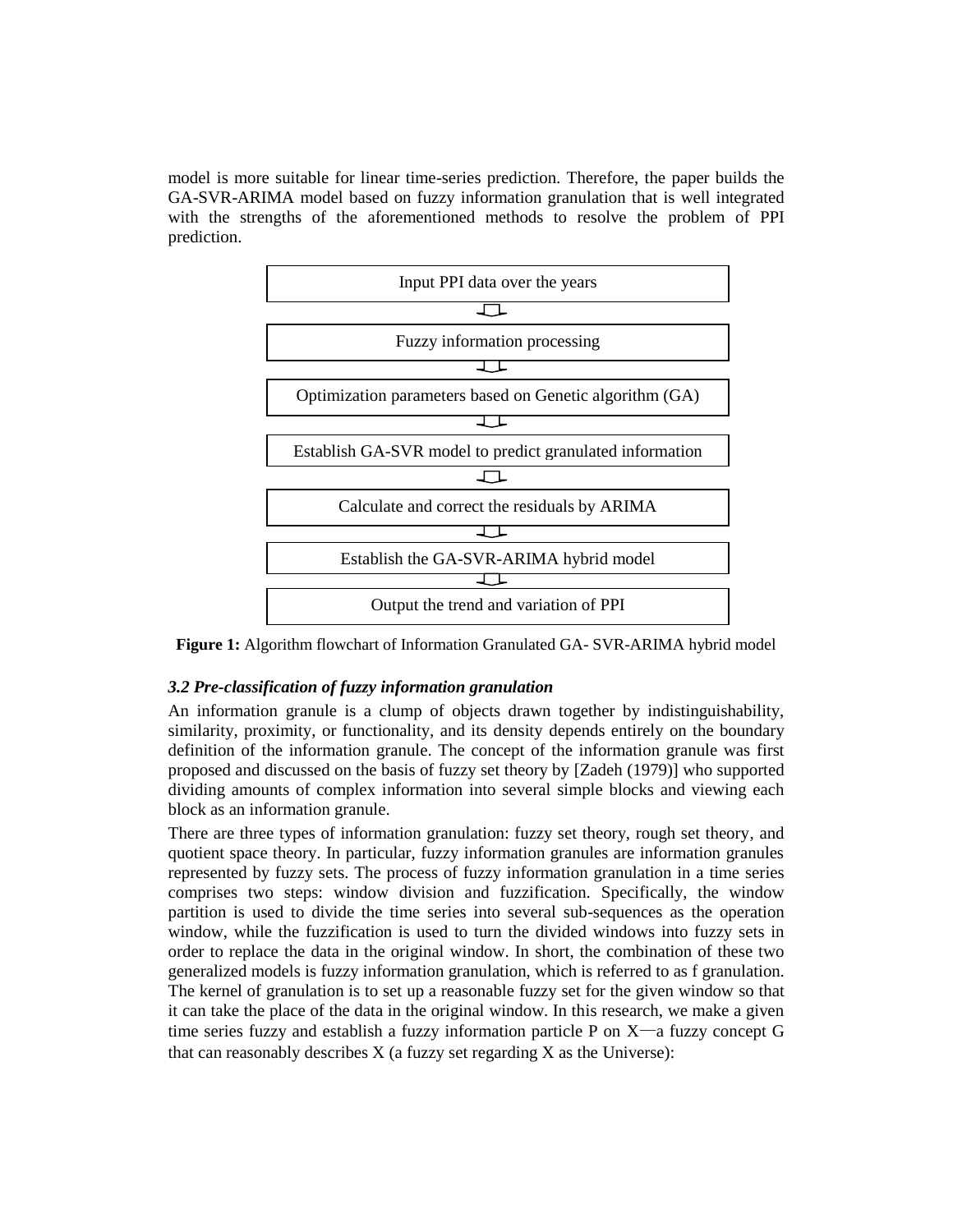## *G is defined as*  $P \triangleq X$  (1)

G, in essence, can determine the course of a function  $P=A(x)$ , and A is the membership function of the fuzzy concept G. In this paper, the triangular fuzzy particles are chosen to be studied in the method of W.pedrycz granulation. The membership function of triangular fuzzy particles can be expressed as

G is defined as 
$$
P \triangleq X
$$
 (1)  
\nG, in essence, can determine the course of a function P=A(x), and A is the membership  
\nfunction of the fuzzy concept G. In this paper, the triangular fuzzy particles are chosen to  
\nbe studied in the method of W. pedrycz granulation. The membership function of  
\ntriangular fuzzy particles can be expressed as  
\n
$$
A(x, a, m, b) = \begin{cases}\n0, x < a; & x \leq m; \\
\frac{x-a}{m-a}, a \leq x \leq m; & (2) \\
\frac{b-x}{b-m}, m < x \leq b; \\
0, x > b.\n\end{cases}
$$
\nwhere X is the time series, and a, m, and b are parameters. Regarding the single fuzzy  
\nparticle, the three parameters represent the minimum, the average and the maximum  
\nchange, respectively, of the corresponding raw data.  
\n3.3 *Parameter optimization based on genetic algorithm*  
\nThe GA was first proposed by [Holland (1998)] and is based on Darwin's theory of  
\nevolution. In this paper, we adopt the GA to search for the best penalty parameter C, the

where  $X$  is the time series, and a, m, and b are parameters. Regarding the single fuzzy particle, the three parameters represent the minimum, the average and the maximum change, respectively, of the corresponding raw data.

## *3.3 Parameter optimization based on genetic algorithm*

The GA was first proposed by [Holland (1998)] and is based on Darwin's theory of evolution. In this paper, we adopt the GA to search for the best penalty parameter C, the insensitive loss function  $\epsilon$ , and the parameter  $\gamma$  of the RBF kernel function in the SVR model, and then construct the GA-SVR model to predict the fuzzy information-granule sequences of PPI monthly data. The specific steps are as follows:

1) Choose a coding strategy including population size, selection, crossover, and mutation

methods, and genetic parameters such as crossover probability  $P_c$  and mutation

probability *P m* . Since the individual is assessed by its fitness to determine the genetic chance in the GA, the paper select the fitness function mean-square error (MSE) with the evolutionary algebra of 200 generations and the population of 20. MSE, a measure of the mean-square error generated from a subset of cross-validation (CV) mechanisms, can effectively measure the chromosome quality in regression prediction and avoid or mitigate over-fitting after cross-validation. In this paper, fivefold CV is carried out, and the fitness function formula is as follows: fiction  $\circ$ , and the pair<br>onstruct the GA-SV<br>monthly data. The spe<br>g strategy including<br>genetic parameters<br>Since the individual<br>iA, the paper select t<br>y algebra of 200 gene<br>are error generated f<br>measure the chromos<br>tting  $[0, x > b]$ <br>
Example, the time series, and a, m, an<br>
Ele, the three parameters represent<br>
Ele, the three parameters represent<br>
Ele, respectively, of the corresponding<br>
FGA was first proposed by [Hollan<br>
tion. In this paper, en construct the GA-S<br>
PPI monthly data. The s<br>
oding strategy including<br>
and genetic parameters<br>  $P_m$ . Since the individual<br>
the GA, the paper select<br>
phasure error generated<br>
vely measure the chrom<br>
ver-fitting after cr (0.*x* > *D*.<br> **Example 10.** The terms exists, and a, m, and b are parameters. Regarding the single fuzzy<br>
particle, the three parameters represent the minimum, the average and the maximum<br>
change, respectively, of the

$$
MSE = \frac{1}{n} \sum_{i=1}^{n} (y_p - y_p^*)^2
$$
 (3)

where  $y_p$  is the observed value,  $y_{p}^{*}$  is the predictive value, and n represents the training sample set of the fuzzy information particles. In addition, the individual effect is better or the probability of being selected is higher in the case of the smaller fitness value.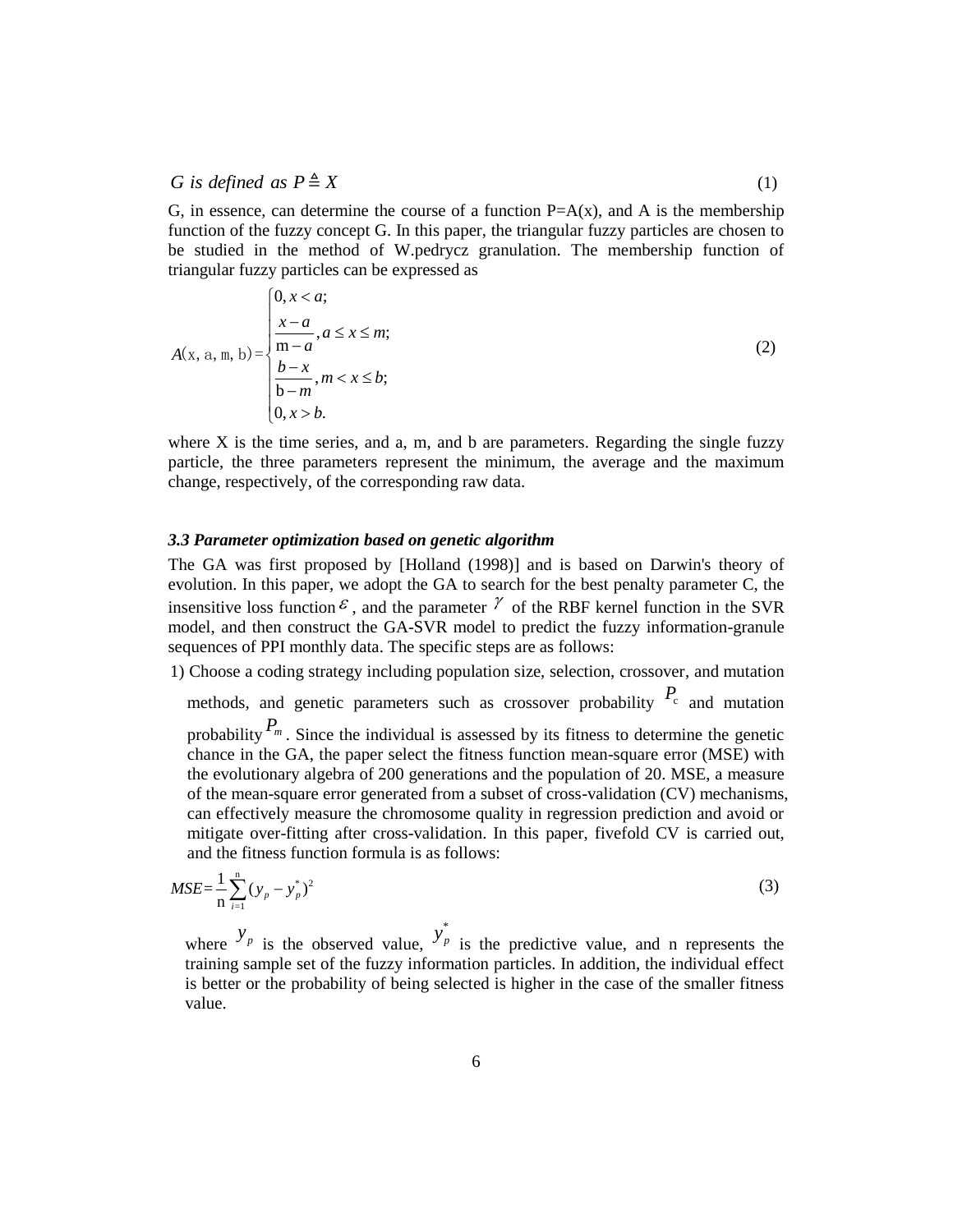- 2) Code according to the characteristic subset of each chromosome, and then randomly generate initialization population P. The selection of coding scheme usually depends on the nature of the problem remaining to be solved. Moreover, the common encoding schemes are binary coding and real coding, and the former is widely used.
- 3) Calculate the fitness value of each individual in the population according to the fitness function. Then, utilize selection, cross-over, and mutation operators for genetic manipulation to form the next generation of groups.
- 4) Determine whether the fitness value meets the predetermined criterion; if not, return to the previous step, or return to step (2), and continue to execute the optimization algorithm to reach termination. Eventually, take the individual with the smallest fitness in the evolution process as optimal.

The SVR model performs well in classification or regression, but the generalization relies on parameter setting to a great extent. For a given dataset, it is essential to find the optimal parameter. However, in practical applications, the problem of parameter selection has yet to be properly solved, and it is mainly selected by experiments or a timeconsuming grid-search method.

The GA, a robust search algorithm for optimizing a complex system, possesses special superiority compared with other intelligent algorithms. Owing to the natural selection of the fittest and the simple genetic operation, the GA is not constrained by restrictions such as the search space while calculating, and does not need any auxiliary information, which allows it to find the global optimal solution easily. However, the GA can search with multiple search points at the same time by the method of population organization, which is especially suitable for parallel processing of large-scale data, leading to higher computation efficiency.

#### *3.4 Training and prediction of support vector machine*

A support vector machine is a neural network model for studying small samples and small-probability events that was proposed by [Vapnik and Vladimir (2002)] in the 1990s, and later introduced into the field of regression prediction, in which it was called SVR. SVR implements the function of regression estimation based on the principle of structural risk minimization, which is estimated by the insensitive loss function  $\epsilon$ . Furthermore, SVR makes use of the risk function that is well integrated with the minimization principle of empirical error and structural risk. In this paper, the construction principle of the nonlinear  $\epsilon$ -SVR model is expressed as follows: the same time by the method of populatio<br>ole for parallel processing of large-scale dat<br>acy.<br>**ediction of support vector machine**<br>nachine is a neural network model for studyir<br>ents that was proposed by [Vapnik and Vladimi points at the same time by the method<br>iitable for parallel processing of la<br>iciency.<br>*d prediction of support vector machin*<br>or machine is a neural network mode<br>y events that was proposed by [Vapnil<br>inced into the fie de GA, a robust search algorithm fo<br>periority compared with other intellies<br>fittest and the simple genetic opera<br>the search space while calculating, a<br>ows it to find the global optimal s<br>alltiple search points at the sam The GA, a robust search algorithm for optimizing a complex system, possesses special<br>pheriority compared with other intelligent algorithms. Owing to the natural selection of<br>the fittest and the simple genetic operation, t operation of the methanic state of the methanic solution of the matrix of the first and the sterior spectra the first and the simple genetic operation, the GA is not constrained by restrictions such the fitters and the si

Given a dataset  $G = \{(x_i, y_i)\}_{i=1}^n$ ,  $x_i$  is the input eigenvector,  $y_i$  is the target value, and n is the sample size of time-series data. The basic idea of non-linear SVR is to map data x to a high-dimensional feature space through a nonlinear mapping and to conduct the linear regression in this space:

$$
f(x) = \omega^T \cdot \Phi(x) + b \tag{4}
$$

$$
\Phi: R^n \to F, \quad \omega \in F \tag{5}
$$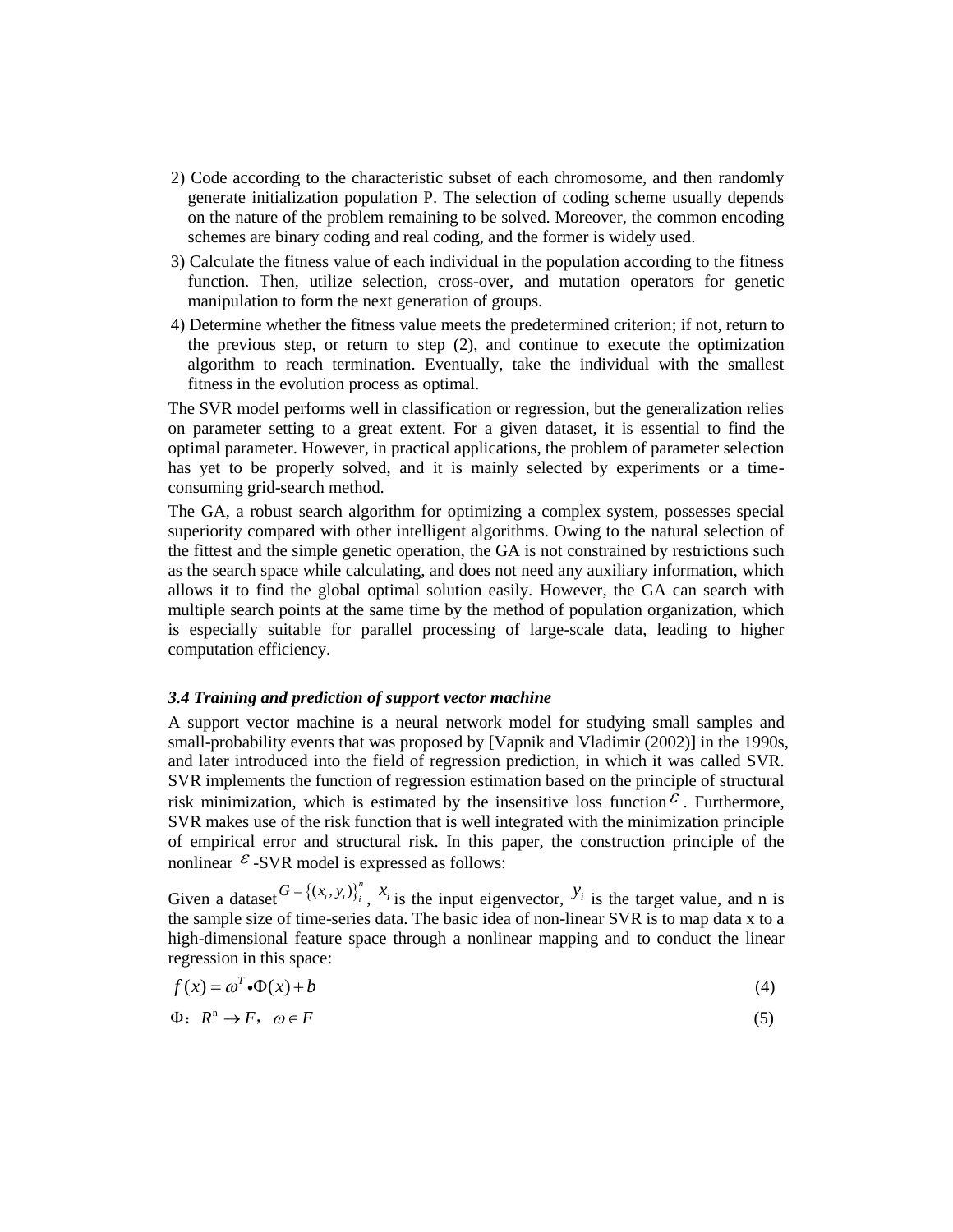In Eq. 4 and Eq. 5, b is the threshold value and  $\Phi$  is the high-dimensional feature space, which is a non-linear mapping of inputting X. The problem of optimization in estimating  $\omega$  and b can be calculated by the minimum of the following equation:

In Eq. 4 and Eq. 5, b is the threshold value and 
$$
\Phi
$$
 is the high-dimensional feature space,  
which is a non-linear mapping of inputting X. The problem of optimization in estimating  
 $\omega$  and b can be calculated by the minimum of the following equation:  

$$
\frac{1}{2} ||w||^2 + C \sum_{i=1}^{i} (\xi_i + \xi_i^*)
$$

$$
sI \begin{cases} y_i - w \cdot \varphi(x) - b \le \varepsilon + \xi_i \\ w \cdot \varphi(x) + b - y_i \le \varepsilon + \xi_i^* \end{cases}
$$
(6)  
where C is the penalty parameter,  $\xi$ ,  $\xi_i^*$  are the relaxation variables,  $\varepsilon$  is their sensitive  
loss function, and the introduction of X improves the robustness of the estimation. In the  
empirical study, the parameters C and  $\varepsilon$  should be selected by the researchers  
themselves. Moreover, the duality theory is generally adopted to transform the above  
problem into a convex quadratic programming problem. Then, employing Lagrange's

where C is the penalty parameter, \* are the relaxation variables,  $\epsilon$  is their sensitive loss function, and the introduction of X improves the robustness of the estimation. In the empirical study, the parameters C and  $\epsilon$  should be selected by the researchers themselves. Moreover, the duality theory is generally adopted to transform the above problem into a convex quadratic programming problem. Then, employing Lagrange's transformation on Eq. 6 gives and Eq. 5, b is the threshold<br>a non-linear mapping of inp<br>o can be calculated by the mir<br> $+C\sum_{i=1}^{i}(\xi_i + \xi_i^*)$ <br> $\forall \cdot \varphi(x) - b \leq \varepsilon + \xi_i$ <br> $(x) + b - y_i \leq \varepsilon + \xi_i^*$ <br> $\geq 0, i = 1,..., n$ <br>is the penalty parameter,  $\xi$ ,<br> $\geq 0, i = 1,...,$ Eq. 5, b is the threshold val<br>
m-linear mapping of inputtir<br>
be calculated by the minimu<br>  $(\xi_i + \xi_i^*)$ <br>  $x) - b \le \varepsilon + \xi_i$ <br>  $b - y_i \le \varepsilon + \xi_i^*$ <br>  $= 1,..., n$ <br>
ne penalty parameter,  $\xi, \xi_i^*$ <br>  $= 1,..., n$ <br>
ne penalty parameter,  $\xi,$ q. 4 and Eq. 5, b is the threshold value and  $\Phi$  is<br>h is a non-linear mapping of inputting X. The p<br>nd b can be calculated by the minimum of the fo<br> $y\vert^2 + C \sum_{i=1}^t (\xi_i + \xi_i^*)$ <br> $y_i - w \cdot \varphi(x) - b \le \varepsilon + \xi_i^*$ <br> $y \cdot \varphi(x) + b - y_i \le$ Eq. 4 and Eq. 5, b is the threshold value<br>
ich is a non-linear mapping of inputting<br>
and b can be calculated by the minimum<br>  $|w||^2 + C \sum_{i=1}^{i} (\xi_i + \xi_i^*)$ <br>  $\begin{cases} y_i - w \cdot \varphi(x) - b \le \varepsilon + \xi_i \\ w \cdot \varphi(x) + b - y_i \le \varepsilon + \xi_i^* \end{cases}$ <br>  $\begin$ Eq. 4 and Eq. 5, b is the threshold value and  $\Phi$  is the high-<br>ch is a non-linear mapping of inputting X. The problem of<br>and b can be calculated by the minimum of the following eq<br> $w\Big|_i^2 + C\sum_{i=1}^N(\xi_i + \xi_i^*)$ <br> $y_i - w \cdot \var$ q. 5, b is the threshold value<br>-linear mapping of inputting<br>e calculated by the minimum<br> $\xi_i + \xi_i^*$ <br> $-b \le \varepsilon + \xi_i$ <br> $-y_i \le \varepsilon + \xi_i^*$ <br>1.....,*n*<br>penalty parameter,  $\xi, \xi_i^*$  are<br>not the introduction of X imply, the paramete Eq. 5, b is the thres<br>
on-linear mapping of<br>
be calculated by the<br>  $\sum_{i}(\xi_{i} + \xi_{i}^{*})$ <br>  $x) - b \leq \varepsilon + \xi_{i}^{*}$ <br>  $b - y_{i} \leq \varepsilon + \xi_{i}^{*}$ <br>  $i = 1,...,n$ <br>
the penalty parameter<br>
and the introduction<br>
dudy, the parameter<br>
More *i* 5, **b** is the threshold value and<br>
inear mapping of inputting X. **T**<br>
calculated by the minimum of tl<br>  $+ \xi_i^*$ <br>  $b \leq \varepsilon + \xi_i$ <br>  $y_i \leq \varepsilon + \xi_i^*$ <br>  $y_i \leq \varepsilon + \xi_i^*$ <br>  $y_i \leq \varepsilon + \xi_i^*$ <br>  $y_i \leq \varepsilon + \xi_i^*$ <br>  $y_i \leq \varepsilon$ *i* Eq. 5, b is the thre<br>
on-linear mapping c<br> **i** be calculated by th<br>  $\sum_{i=1}^{n} (\xi_i + \xi_i^*)$ <br>  $(x) - b \le \varepsilon + \xi_i$ <br>  $\cdot b - y_i \le \varepsilon + \xi_i^*$ <br>  $i = 1,..., n$ <br>
the penalty parameter<br> **i**, and the introduction,<br>
the parameter<br>
Moreover, Eq. 4 and Eq. 5, b is the thresho<br>
ich is a non-linear mapping of ir<br>
and b can be calculated by the m<br>  $||w||^2 + C \sum_{i=1}^{i} (\xi_i + \xi_i^*)$ <br>  $\left\{ y_i - w \cdot \varphi(x) - b \le \varepsilon + \xi_i \right\}$ <br>  $\left\{ w \cdot \varphi(x) + b - y_i \le \varepsilon + \xi_i^* \right\}$ <br>  $\left\{ \xi, \xi_i^* \ge$ q. 4 and Eq. 5, b is the threshold value<br>
h is a non-linear mapping of inputting ?<br>
md b can be calculated by the minimum<br>  $\|v\|^2 + C \sum_{i=1}^i (\xi_i + \xi_i^*)$ <br>  $\forall_i - w \cdot \varphi(x) - b \le \varepsilon + \xi_i$ <br>  $\forall v \cdot \varphi(x) + b - y_i \le \varepsilon + \xi_i^*$ <br>  $\forall v \cdot \varphi$ **i** Eq. 4 and Eq. 5, b is the threshot hich is a non-linear mapping of i<br> *i* and b can be calculated by the n<br>
<sup>*i*</sup> and b can be calculated by the n<br>
<sup>*i*</sup> w  $\varphi(x) + b - y_i \le \varepsilon + \xi_i$ <br>  $\psi \varphi(x) + b - y_i \le \varepsilon + \xi_i$ <br>  $\xi, \xi_i^*$ In Eq. 4 and Eq. 5, b is the threshold value and  $\Phi$  is the high-dimension<br>
which is a non-linear mapping of inputting X. The problem of optimization<br>  $\omega$  and b can be calculated by the minimum of the following equation *y* Eq. 5, b is the threshold value and  $\Phi$  is<br>
non-linear mapping of inputting X. The pro-<br>
in be calculated by the minimum of the fol-<br>
in the calculated by the minimum of the fol-<br>  $\sum_{i=1}^{i} (\xi_i + \xi_i^*)$ <br>  $(x) - b \leq \varepsilon +$ 4 and Eq. 5, b is the threshold value and  $\Phi$  is the high-dimensional feature space,<br>is a non-linear mapping of inputting X. The problem of optimization in estimating<br>
b can be calculated by the minimum of the Iollowing Eq. 4 and Eq. 5, b is the threshold value and  $\Phi$  is the high-dimensional feature space,<br>ch is a mon-linear mapping of inputting X. The problem of optimization in estimating<br>ord b an is non-linear mapping of inputting X. Eq. 5, b is the threshold value and  $\Phi$  is the high-dimensional feature space,<br>
on-linear mapping of inputting X. The problem of optimization in estimating<br>
be calculated by the minimum of the following equation:<br>  $\langle \xi,$ Fig. 4 and Fig. 5, b is the threshold value and Φ is the high-dimensional feature space,<br>
Fig. 4 and Fig. 6, b is the threshold value and Φ is the high-dimensional feature space,<br>
and the an ob-linear angelia by the mini In Eq. 4 and Eq. 5, b is the threshold value and Φ is the high-dimensional feature space,<br>which is a non-linear mappleg of inputing X. The problem of optimization in estimating<br>
<sup>2</sup> and h can be calculated by the minimu Eq. 5, b is the threshold value and <sup>Φ</sup> is the high-dimensional feature space.<br>
Eq. 5, b is the threshold value and <sup>Φ</sup> is the high-dimensional feature space.<br>
conclinear mapping of inputian X. The problem of optimizati d Eq. 5, b is the threshold value and  $\Phi$  is the high-dimensional feature space,<br>ono-linear mapping of inputting X. The problem of optimization in estimating<br>in he calculated by the minimum of the following equation:<br> $\sum$ *b* – *y<sub>i</sub>*  $\leq \varepsilon$  +  $\xi$ *i*<br> *i* = 1,...., *n*<br>
the penalty parameter,<br>
, and the introduction<br>
udy, the parameters<br>
Moreover, the duality<br>
o a convex quadratic<br>
on on Eq. 6 gives<br>  $\sum_{i=1}^{i} (\xi_i + \xi_i^*) - \sum_{i=1}^{i} \lambda_i (\$ 4 and Eq. 5. b is the threshold value and Φ is the high-dimensional feature space,<br>is a non-linear mapping of inputing X. The problem of optimization in estimating<br>  $0 \text{ be an be calculated by the minimum of the following equation:}$ <br>  $(-\frac{1}{2}C)\left(\frac{4}{6} + \frac{C}{6}\right)$ <br>  $-\$ 

$$
L = \frac{1}{2} ||\omega||^2 + C \sum_{i=1}^i (\xi_i + \xi_i^*) - \sum_{i=1}^i \lambda_i (\varepsilon + \xi_i - y_i + (\omega, x_i) + b)
$$
  

$$
- \sum_{i=1}^i \lambda_i^* (\varepsilon + \xi_i^* + y_i - (\omega, x_i) - b) - \sum_{i=1}^i (\eta_i \xi_i + \eta_i^* \xi_i^*)
$$
 (7)

In Eq. 7,  $\lambda_i$ ,  $\lambda_i$ ,  $\eta_i$ ,  $\eta_i \leq 0$ ,  $i = 1,...,n$ , and the partial derivative of the Lagrange function with respect to the variables  $\omega$ , b,  $\tilde{\xi}_i$ , and  $\tilde{\xi}_i^*$  is zero. After importing Lagrange formulas and optimization restrictions, the decision function of Eq. 7 is transformed into  $\{\xi_i^* + y_i - (\omega, x_i) - b\} - \sum_{i=1}^{\infty} (\eta_i \xi_i + \eta_i^* \xi_i^*)$ <br>
7,  $\lambda_i^*$ ,  $\lambda_i^*$ ,  $\eta_i$ ,  $\eta_i^* \ge 0$ ,  $i = 1,...,n$ <br>
in with respect to the variables  $\omega$ ,<br>
is and optimization restrictions, the<br>  $\sum_{i=1}^{l} (\lambda_i - \lambda_i^*) k(x, x_i) + b$ <br>  $k(x, x$ 

$$
f(x) = \sum_{i=1}^{l} (\lambda_i - \lambda_i^*) k(x, x_i) + b
$$
 (8)

Eq. 4 and Eq. 3, b is the developed value and <sup>60</sup> is the high-dimensional feature space,<br>
Eq. 4 and Eq. 3, b is the developed value and <sup>60</sup> is the high-dimensional feature space,<br>
and be can be easied below the minimum Eq. 4 and Eq. 5, b is the threshold value and<br>
thich is a non-linear mapping of inputting X.<br>
' and b can be calculated by the minimum of<br>  $||w||^2 + C \sum_{i=1}^{i} (\xi_i + \xi_i^*)$ <br>  $\int_{\gamma} y_i - \varphi(x) - b \le \varepsilon + \xi_i^*$ <br>  $\int_{\xi} y_i - \varphi(x) + b - y_i$ *f* is a more linear mapping of inputting N. The problem in the function in the function of  $\theta$  is a more linear mapping of inputting X. The problem of optimization in estimating  $\frac{1}{2} \cdot w_1^2 + c \sum_{n=1}^{\infty} \zeta_n^2 + \zeta$ where  $\mathcal{L}(\lambda, \lambda_i)$  is the kernel function of the SVM. When dealing with non-linear problems, the low-dimensional non-linear original data can be mapped to the highdimensional feature space through the kernel function, where it has access to the linear treatment. The commonly used kernel functions are mainly the linear kernel function, the polynomial kernel function, and the Gaussian radial basis function (RBF). From previous experience, the RBF is superior in effect in the case of a lack of prior knowledge of sample data, so the RBF is accepted as the kernel function, which is expressed as It Eq. 4 and Eq. 5, b is the chemical value and  $\Phi$  is the high-dimensional folding space.<br>  $\theta^2$  and b can be calculated by the manimum of the following equation:<br>  $\int \ln^2 t \cdot (\sum_{k=1}^{n} C_k - 2) \cdot e^{kx} \cdot \frac{1}{n}$ <br>  $\int \ln^2 t$ 

$$
k(x, x_i) = \exp(-\gamma ||x - x_i||^2), \gamma > 0.
$$
 (9)

In Eq. 9,  $\gamma$  is the kernel parameter, the selection of which has a significant impact on the kernel function. In detail, the overfitting is caused by the large setting, while the weak generalization can be attributed to the small setting.

#### *3.5 ARIMA model error correction method*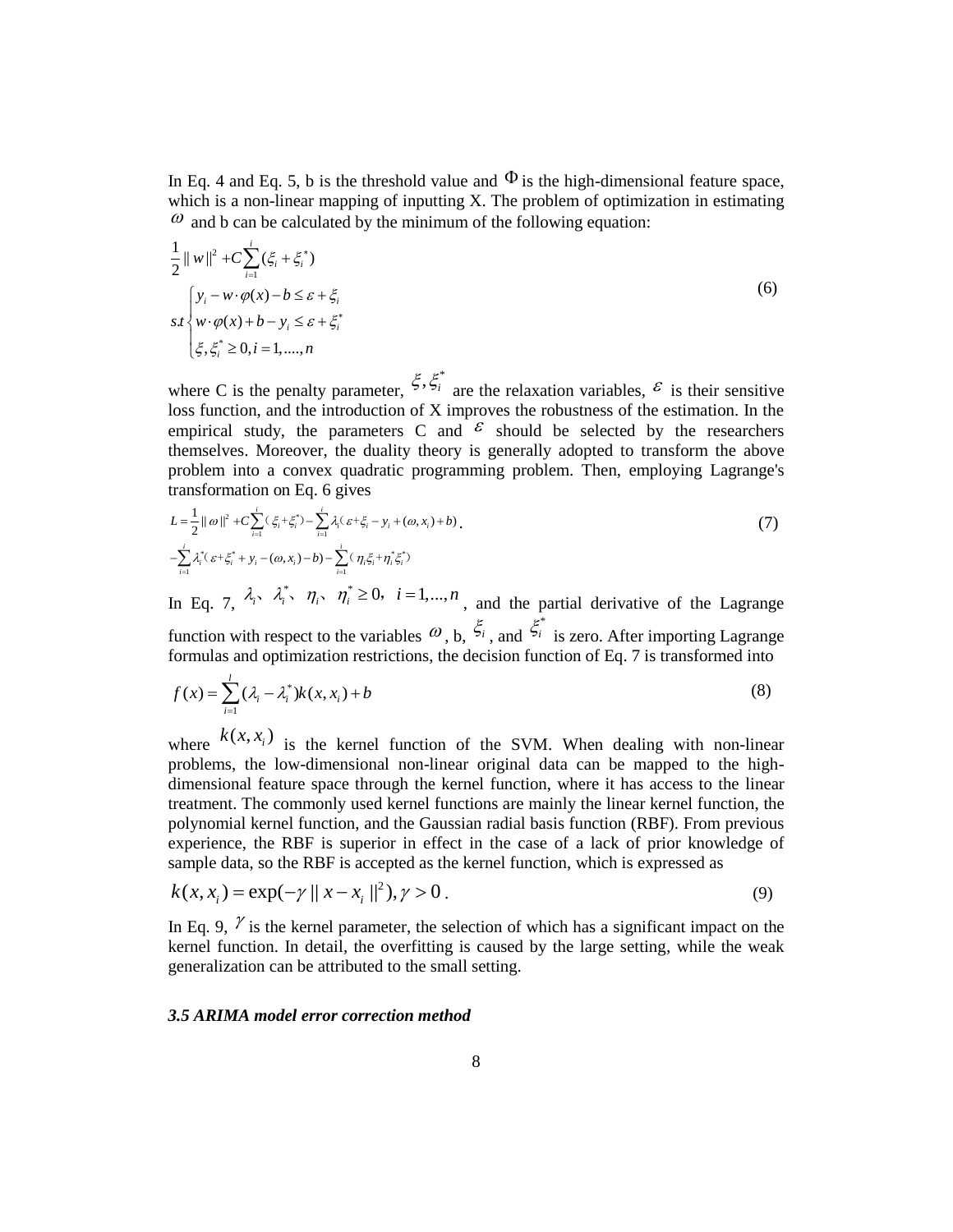The autoregressive integrated moving average model (ARIMA), a time-series modeling method proposed by [Box and Jenkins (1973)] is virtually an extension of the autoregressive moving average model (ARMA). Accordingly, the paper applies the ARIMA model to the prediction residual of the three fuzzy information particles in PPI monthly time-series data to correct the deviation of GA-SVR, and the ARIMA model can be expressed as between the prediction in the sequence of the sequence of the sequence of the prediction residual of the series data to correct the deviation of the series data to correct the deviation of the series data to correct the d ressive integrated moving average r<br>posed by [Box and Jenkins (19]<br>*i*e moving average model (ARMA<br>del to the prediction residual of the<br>-series data to correct the deviation<br>as<br> $\sum_{i=1}^{p} \phi_i \Delta^d y_{t-i} + u_t + \sum_{j=1}^{q} \theta_j u_{t$ are autoregressive integrated movin<br>
ethod proposed by [Box and J<br>
toregressive moving average mo<br>
RIMA model to the prediction resi<br>
onthly time-series data to correct the<br>
expressed as<br>  $d_{y_i} = \theta_0 + \sum_{i=1}^p \phi_i \Delta^d y_{t-i}$ autoregressive integrated moving average<br>
nod proposed by [Box and Jenkins (1<br>
regressive moving average model (ARM<br>
MA model to the prediction residual of th<br>
thly time-series data to correct the deviatio<br>
xpressed as<br> ressive integrated moving a<br>posed by [Box and Jenl<br>we moving average model<br>del to the prediction residu<br>e-series data to correct the c<br>l as<br> $\sum_{i=1}^{p} \phi_i \Delta^d y_{t-i} + u_t + \sum_{j=1}^{q} \theta_j u_{t-j}$ <br>presents the prediction resid<br> $\sum_{$ 

$$
\Delta^d y_t = \theta_0 + \sum_{i=1}^p \phi_i \Delta^d y_{t-i} + u_t + \sum_{j=1}^q \theta_j u_{t-j}
$$
\n(10)

*y* autoregressive integrated moving average model (ARMA), a time-series modeling<br>thod proposed by [Box and Jenkhas (1973)] is virtually an extension of the<br>orcgressive moving average model (ARMA). Accordingly, the paper The autoregressive integrated moving average model (ARIMA), a time-series modeling<br>method proposed by [Box and lenkins (1973)] is virtually an extension of the<br>nutoregressive moving average model (ARMA). Accordingly, the where  $y_t$  represents the prediction residual of fuzzy information particles in PPI monthly data, and  $\Delta^d y_t$  the sequence after d differential conversion of  $y_t$ . Regarding  $u_t$ , it is the random error at time t that represents the white-noise sequence subject to the normal distribution with a mean of 0 and constant variance  $\sigma^2$ . Furthermore,  $\phi_i$  (*i*=1,2,..,p) and  $\theta$ <sup>*j*</sup> (j=1,2,…,q) are the parameters to be estimated; that is, p and q are the orders of the model. In short, the above model is denoted ARIMA (p, d, q), which, in essence, is a linear model, making it more suitable for linear modeling.

The flowchart of ARIMA modeling and prediction in this paper is shown in Fig. 2.



## **Figure 2:** Algorithm flowchart of ARIMA model

Using Eviews 8.0, we build the final GA-SVR-ARIMA hybrid model by using the ARIMA model for the GA-SVR prediction residuals of three parameters—Min, Mean, and Max—in the training set. In addition, we also build an ARIMA model for the original PPI sequence for later comparative experiments. Now we firstly need to do three necessary steps before the final step ('Fitting and forecasting with the selected model').

#### *3.5.1 Residual visualization and ADF stationarity test*

In Fig. 3, the GA-SVR residuals of the above parameters all fluctuate around 0 value, and there is no obvious trend term nor is there a constant term. Under the circumstances, we examined the three series through the ADF stationarity test without a trend term and constant term.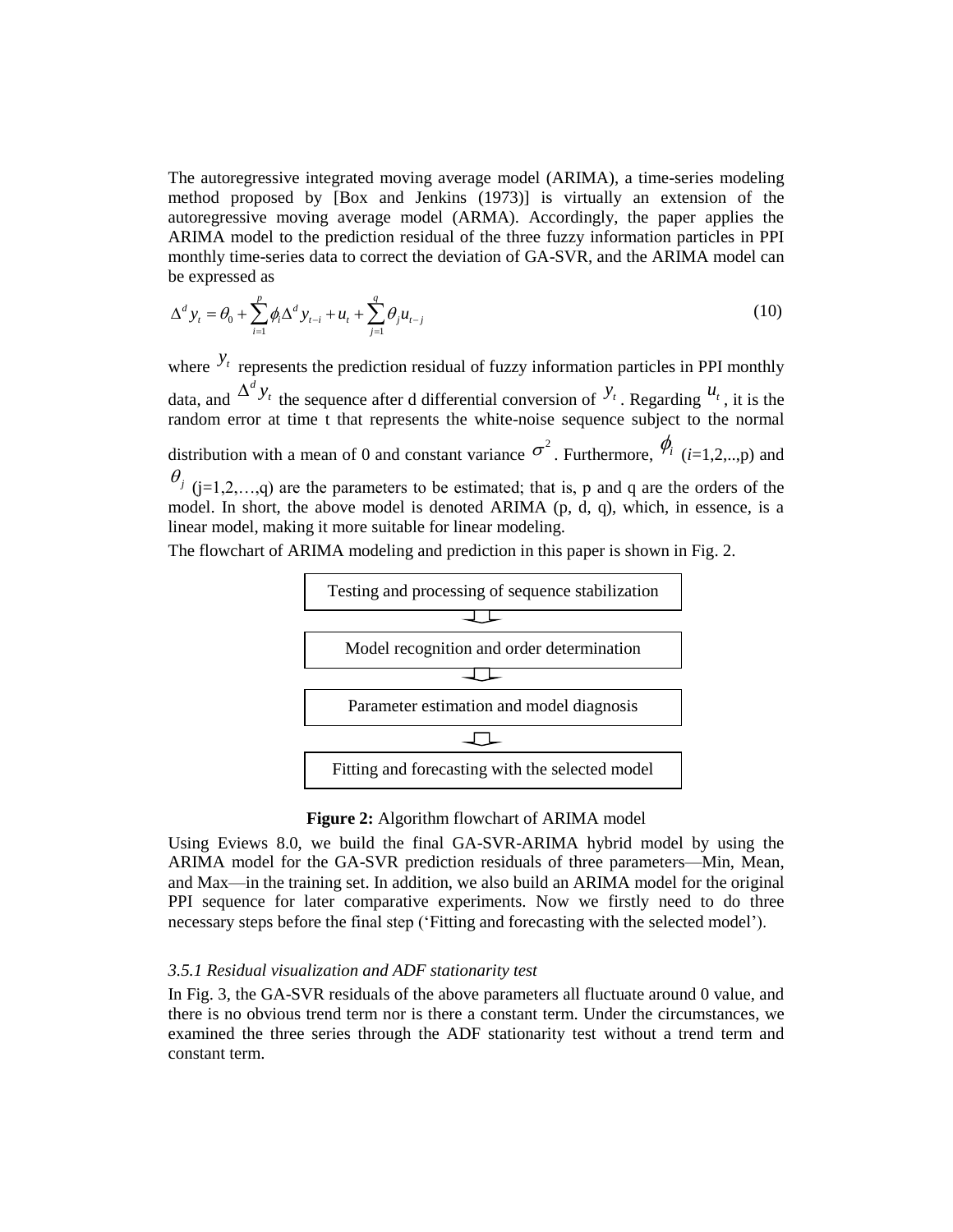In Fig. 4, no obvious trend term exists in the original PPI training sequence, but the constant item is significant, and hence the ADF stationarity test is used on the original PPI sequence with only a constant item, and the results are shown in Tab. 1.



(b) Mean model residual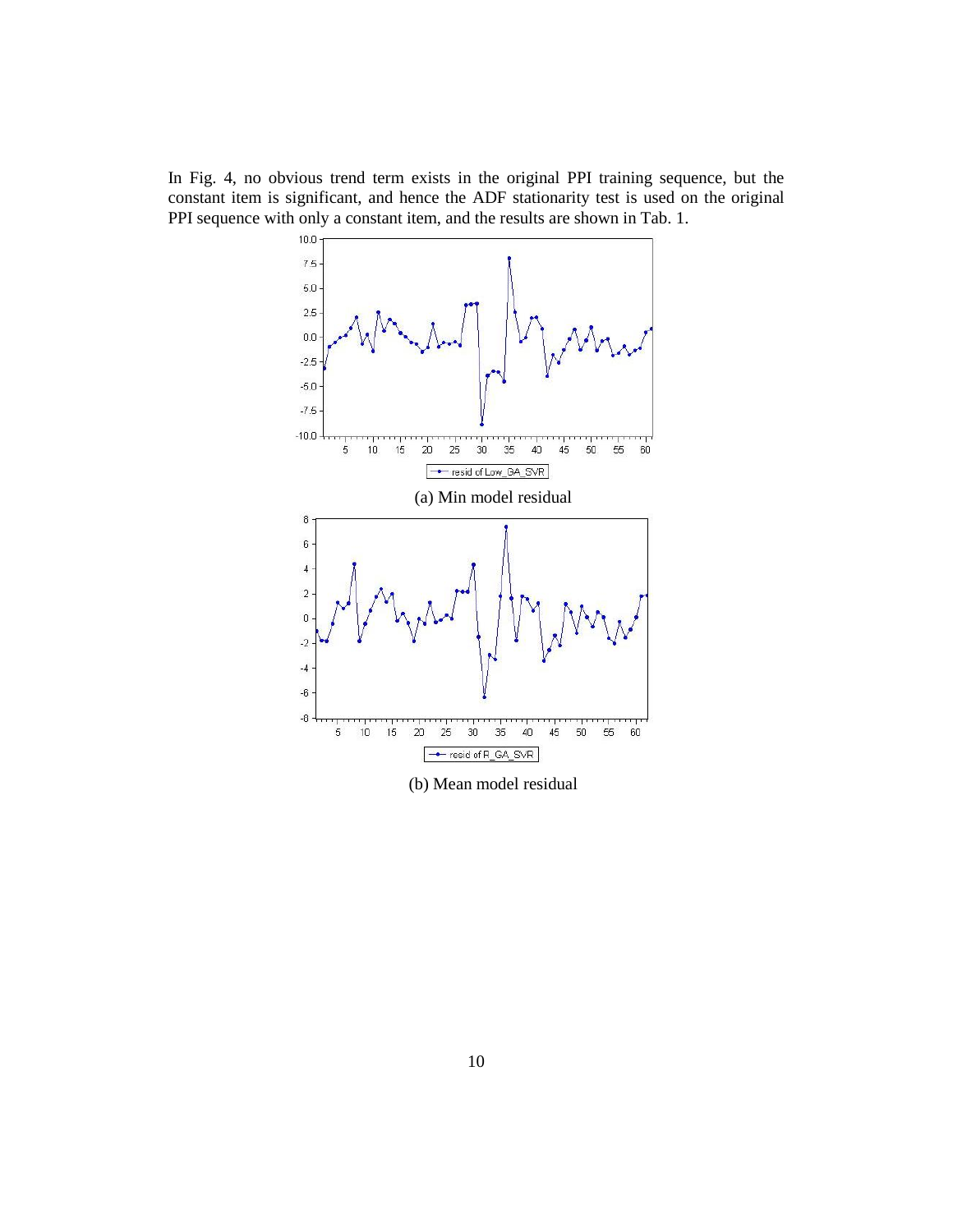

**Figure 4:** PPI sequence diagram **Table 1:** ADF stationarity test results

| Residual series |                                | t-<br><b>Statistic</b> | Prob<br>$^\ast$ |
|-----------------|--------------------------------|------------------------|-----------------|
| Min             | <b>Augmented Dickey-Fuller</b> | $-6.1128$              | 0.00            |
|                 | test statistic                 | 56                     | 00              |
| Mean            | <b>Augmented Dickey-Fuller</b> | $-5.7951$              | 0.00            |
|                 | test statistic                 | 26                     | 00              |
| Max             | <b>Augmented Dickey-Fuller</b> | $-5.4744$              | 0.00            |
|                 | test statistic                 | 32                     | 00              |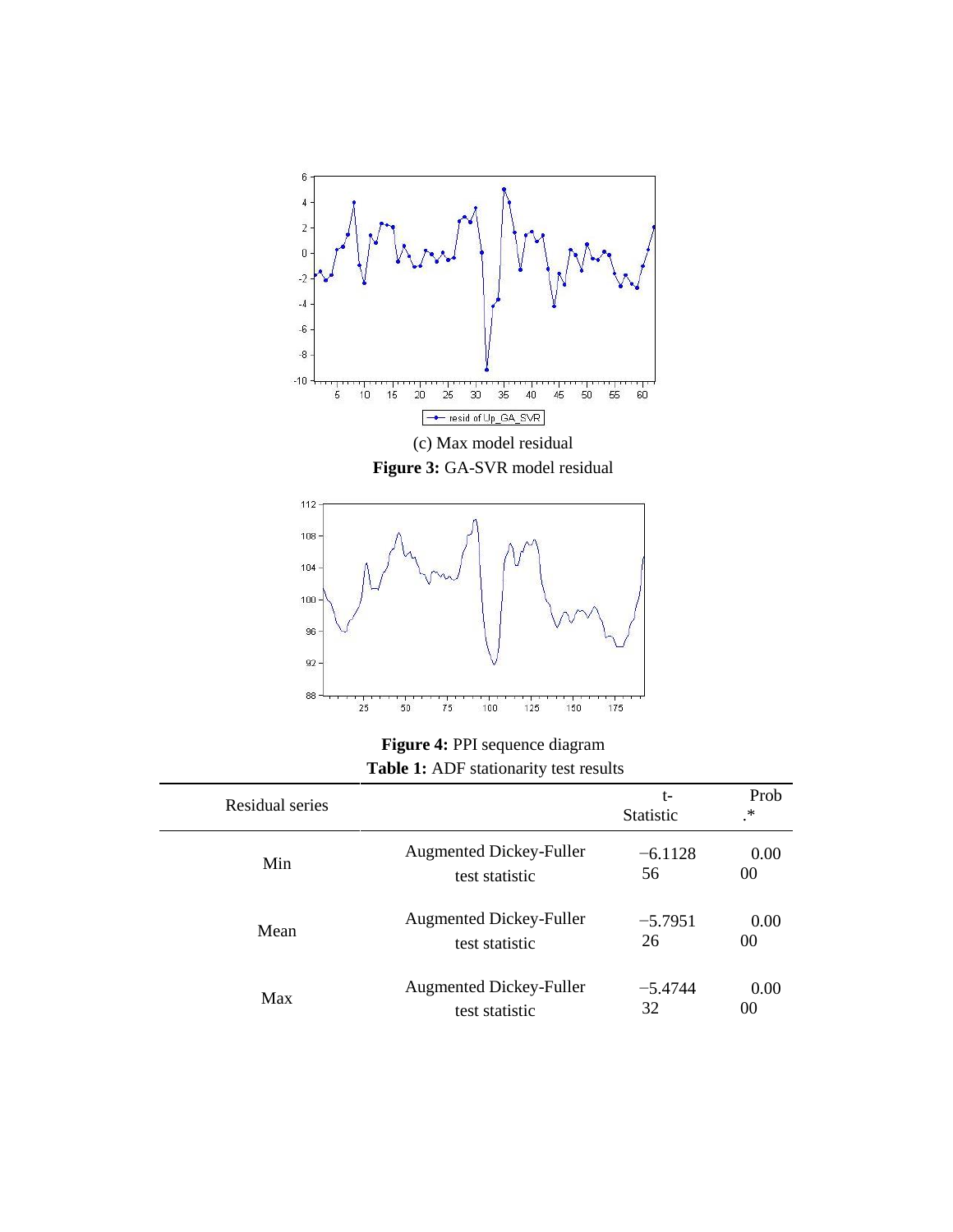|                       | <b>Augmented Dickey-Fuller</b> | $-3.1728$ | 0.02 |
|-----------------------|--------------------------------|-----------|------|
| PPI original sequence | test statistic                 |           |      |

\*MacKinnon (1996) one-sided p-values.

From Tab. 1, it is noted that the original residual series are both at 1% significance level, which can be recognized as a stationary series; hence, it is not necessary to differentiate them, or, in other words, the difference order is zero.

The Prob<0.05 of the ADF stationarity test of the original PPI sequence states that it can be regarded as a stationary series, so it is unnecessary to differentiate them; in other words, the difference order is zero.

## *3.5.2 Model recognition and order determination*

We preliminarily reach a decision from Fig. 5 that the orders of the GA-SVR model residual sequence of Min are described as follows:  $p=1-5$  and  $q=1-5$ . Accordingly, the orders of the GA-SVR model residual sequence of Mean are  $p=1-4$  and  $q=1-4$ , and the orders of the GA-SVR model residual sequence of Mean are  $p=1-4$  and  $q=1-3$ . Next, we determine the Min model to be ARIMA (1, 0, 5), the Mean model ARIMA (1, 0, 2), and the Max model ARIMA  $(1, 0, 2)$  based on the analysis of the AIC (Akaike Information Criterion) minimum criterion.

| Autocorrelation | <b>Partial Correlation</b> |   | AC.                                                                           | PAC.                                                                                                    | Q-Stat                                                                                                            | Prob                                                                                   |
|-----------------|----------------------------|---|-------------------------------------------------------------------------------|---------------------------------------------------------------------------------------------------------|-------------------------------------------------------------------------------------------------------------------|----------------------------------------------------------------------------------------|
|                 | ١ſ                         | 8 | 0.226<br>$2 - 0.019 - 0.074$<br>4 -0.065<br>6 -0.096 -<br>$9 - 0.124 - 0.181$ | 0.226<br>3 -0.153 -0.139<br>0.001<br>$5 - 0.374 - 0.397$<br>0.068<br>7 -0.043 -0.095<br>$0.068 - 0.027$ | 3.2746<br>3.2991<br>4.8506<br>5.1393<br>14.718<br>15.361<br>15.491<br>15.826<br>16.961<br>10 -0.004 -0.123 16.962 | 0.070<br>0.192<br>0.183<br>0.273<br>0.012<br>0.018<br>0.030<br>0.045<br>0.049<br>0.075 |

(a) Min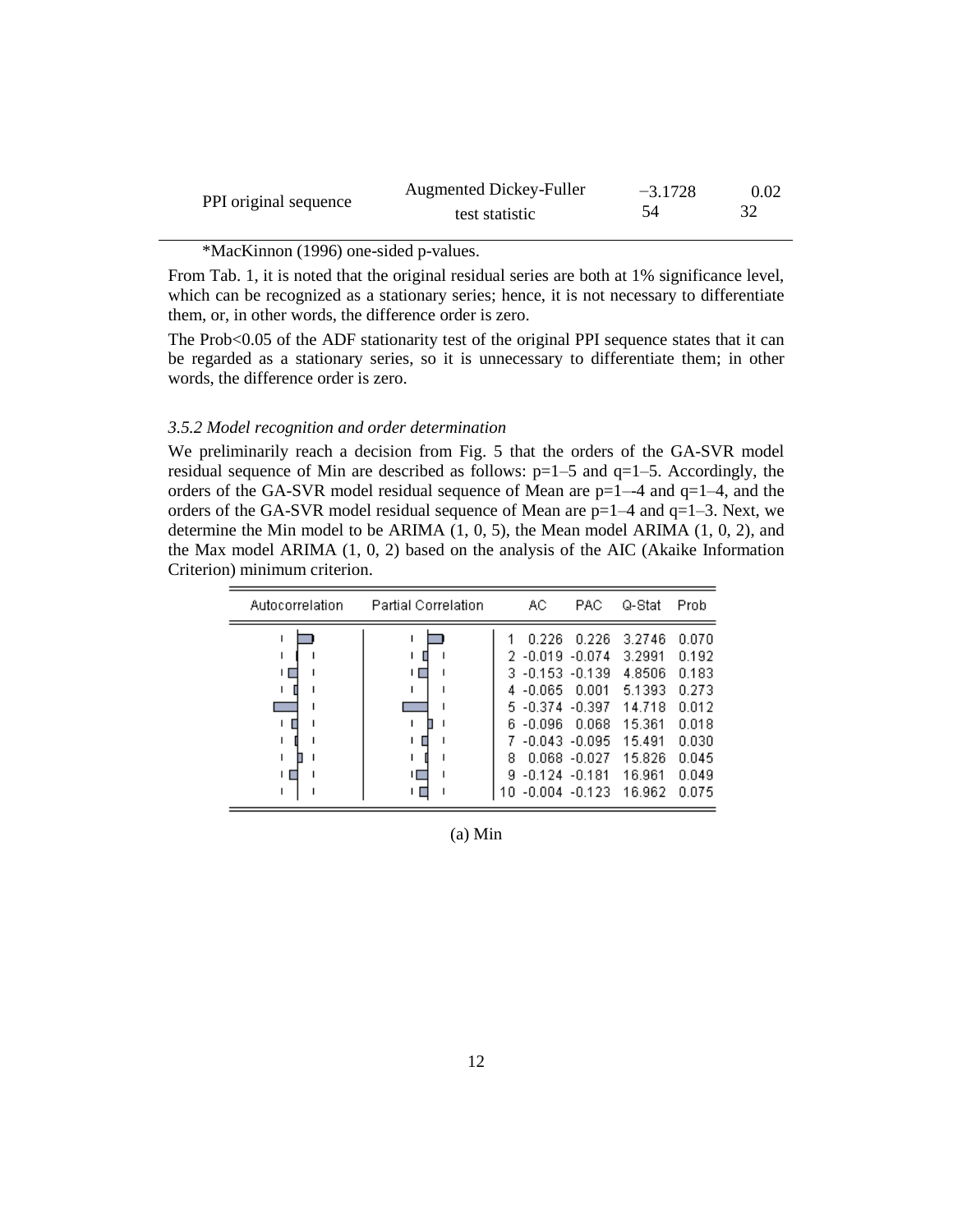| Autocorrelation | <b>Partial Correlation</b> |                                    | АC                                                                                                  | PAC                                                                                                | Q-Stat                                                                                           | Prob                                                                                   |
|-----------------|----------------------------|------------------------------------|-----------------------------------------------------------------------------------------------------|----------------------------------------------------------------------------------------------------|--------------------------------------------------------------------------------------------------|----------------------------------------------------------------------------------------|
| ш               | ш                          | 3.<br>4<br>5.<br>គ<br>8<br>я<br>10 | 0.368<br>$2 -0.070 -0.238$<br>$-0.150 - 0.037$<br>-0.387<br>$-0.153$<br>-0.069<br>$-0.077$<br>0.006 | 0.368<br>$-0.395$<br>0.180<br>$0.065 - 0.087$<br>$-0.160$<br>$-0.153$<br>0.065<br>$-0.032 - 0.083$ | 8.8175<br>9.1419<br>10.652<br>20.909<br>22.531<br>22.826<br>23.172<br>23.613<br>23.615<br>23.694 | 0.003<br>በ በ1በ<br>በ በ14<br>0.000<br>0.000<br>0.001<br>0.002<br>0.003<br>0.005<br>0.008 |

| (b) Mean |
|----------|
|          |

| Autocorrelation | <b>Partial Correlation</b> |                                       | АC                                                                | PAC                                                                                                                           | Q-Stat                                                                                           | Prob                                                                                   |
|-----------------|----------------------------|---------------------------------------|-------------------------------------------------------------------|-------------------------------------------------------------------------------------------------------------------------------|--------------------------------------------------------------------------------------------------|----------------------------------------------------------------------------------------|
|                 |                            | З.<br>4<br>5.<br>6.<br>8.<br>9.<br>1Π | 0.441<br>0.013<br>-0.317.<br>$-0.142$<br>0.064<br>0.009<br>-0.069 | 0.441<br>$-0.225$<br>$-0.289 - 0.257$<br>$-0.088$<br>0.026<br>0.042<br>$-0.202$<br>-0.068 -0.085<br>0.033<br>$-0.026 - 0.011$ | 12.645<br>12.656<br>18.267<br>25.141<br>26.543<br>26.829<br>26.835<br>27.173<br>27.531<br>27.582 | 0.000<br>0.002<br>0.000<br>0.000<br>0.000<br>0.000<br>0.000<br>0.001<br>0.001<br>0.002 |

## (c) Max

**Figure 5:** Autocorrelation and partial autocorrelation of residual sequence

| Autocorrelation | Partial Correlation |    | АC    | PAC      | Q-Stat | Prob  |
|-----------------|---------------------|----|-------|----------|--------|-------|
| ı.              | 1                   | 1  | 0.978 | 0.978    | 183.71 | 0.000 |
| ٠               |                     | 2  | 0.923 | $-0.784$ | 348.12 | 0.000 |
| ı               |                     | з  | 0.847 | 0.203    | 487.32 | 0.000 |
| ٠               | ۱П                  | 4  | 0.759 | $-0.082$ | 599.88 | 0.000 |
| ٠               | нπ                  | 5  | 0.666 | $-0.082$ | 686.84 | 0.000 |
| ٠               |                     | 6  | 0.569 | $-0.013$ | 750.76 | 0.000 |
| ٠               | п                   | 7  | 0.474 | 0.033    | 795.27 | 0.000 |
| ٠               |                     | 8  | 0.383 | 0.008    | 824.50 | 0.000 |
| ٠               |                     | 9  | 0.300 | 0.024    | 842.50 | 0.000 |
| ٠               |                     | 10 | 0.224 | $-0.135$ | 852.58 | 0.000 |
|                 |                     | 11 | 0.156 | 0.143    | 857.53 | 0.000 |
| ٠               |                     | 12 | 0.101 | 0.181    | 859.62 | 0.000 |
|                 |                     | 13 | 0.066 | 0.213    | 860.51 | 0.000 |
|                 |                     | 14 | 0.048 | $-0.285$ | 860.97 | 0.000 |
|                 |                     | 15 | 0.041 | $-0.076$ | 861.32 | 0.000 |
|                 |                     | 16 | 0.039 | 0.003    | 861.64 | 0.000 |
|                 |                     | 17 | 0.040 | $-0.007$ | 861.97 | 0.000 |
|                 | нπ                  | 18 | 0.040 | $-0.050$ | 862.32 | 0.000 |
|                 | нπ                  | 19 | 0.040 | $-0.050$ | 862.65 | 0.000 |
|                 |                     | 20 | 0.036 | $-0.003$ | 862.93 | 0.000 |
| ٠<br>П          |                     | 21 | 0.028 | $-0.014$ | 863.10 | 0.000 |

**Figure 6:** Autocorrelation and partial autocorrelation of original PPI sequences

**Table 2:** Parameter estimation and test results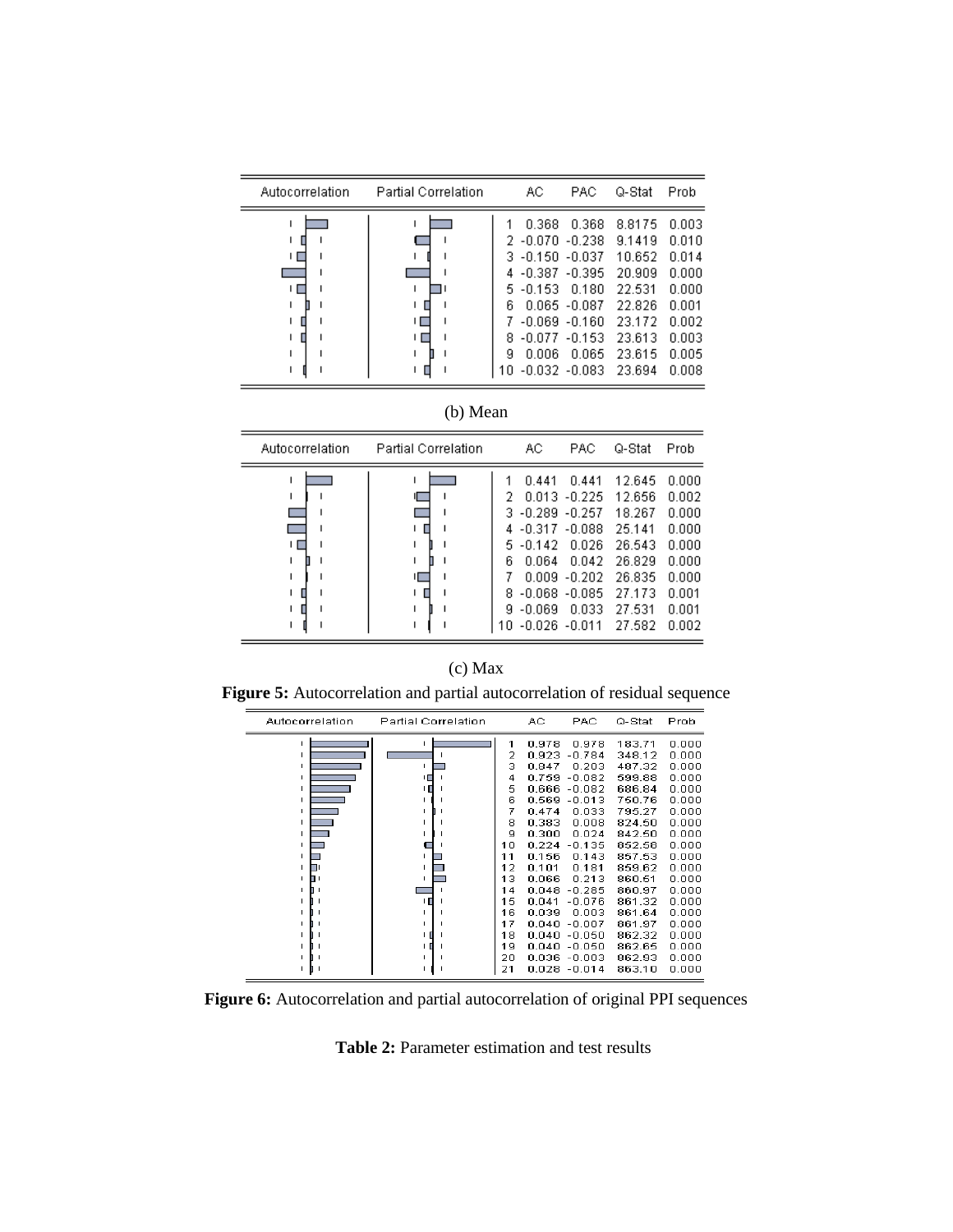| Model                   | Variable | Coefficient |         | t-Statistic | Prob. |
|-------------------------|----------|-------------|---------|-------------|-------|
| Min:                    | AR(1)    | 0.274014    | 0.12586 | 2.18860     | 0.032 |
| ARIMA (1, 0, 5)         | MA(5)    | $-0.471181$ | 0.11943 | $-3.95122$  | 0.000 |
| Mean:                   | AR(1)    | 0.542553    | 0.12031 | 4.446027    | 0.000 |
| ARIMA (1, 0, 2)         | AR(2)    | $-0.596258$ | 0.11105 | $-5.13596$  | 0.000 |
|                         | AR(1)    | 1.144528    | 0.22574 | 5.073838    | 0.000 |
| Max:<br>ARIMA (1, 0, 2) | AR(2)    | $-0.530452$ | 0.12028 | $-4.40943$  | 0.000 |
|                         | MA(1)    | $-0.656085$ | 0.24016 | $-2.66843$  | 0.009 |
|                         | AR(1)    | 1.971104    | 0.07687 | 25.64104    | 0.000 |
|                         | AR(2)    | $-1.232291$ | 0.16985 | $-7.25506$  | 0.000 |
|                         | AR(3)    | $-0.610441$ | 0.19722 | $-3.09512$  | 0.002 |
| Original PPI            | AR(4)    | 1.751455    | 0.20891 | 8.383448    | 0.000 |
| sequence:               | AR(5)    | $-1.067294$ | 0.23147 | $-4.61081$  | 0.000 |
| ARIMA (9, 0, 3)         | AR(6)    | $-0.005820$ | 0.20421 | $-0.02849$  | 0.977 |
|                         | AR(7)    | 0.325880    | 0.19760 | 1.649172    | 0.101 |
|                         | AR(8)    | $-0.129274$ | 0.17091 | $-0.75636$  | 0.450 |
|                         | AR(9)    | $-0.003238$ | 0.07713 | $-0.04198$  | 0.966 |
|                         | MA(3)    | 0.930459    | 0.03098 | 30.03087    | 0.000 |

Eviews 8.0 is then used to draw the autocorrelation and partial correlation diagrams of the original PPI training sequence to judge the orders of the experimental model. As shown in Fig. 6, the orders of the original PPI sequences are initially determined as follows:  $p=9$  and  $q=1-3$ . Next, we determine the model to be ARIMA (9, 0, 3) based on the analysis of the AIC minimum criterion.

#### *3.5.3 Parameter estimation and model diagnosis*

In Eviews 8.0, the ordinary least square method (OLS) is used to estimate the parameters of the three models and of ARIMA (9,0,3) about the original PPI sequence, and the results are summarized in Tab. 2. Regarding the test results of model parameters, it is clear that the AR  $(1)$  of the ARIMA  $(1,0,5)$  is significant at the level of the 5% confidence interval, and the other parameters are all significant at 1% confidence level. However, the conclusion is untenable in the model Min.

To confirm the reasonability, it is indispensable to test the white noise of the prediction residuals of the ARIMA model. Therefore, we draw the autocorrelation and partial autocorrelation functions of the fitted residuals of the three ARIMA models using Eviews 8.0, and the white-noise test is carried out with the Q-statistic in the BOX-Ljung test to verify the adaptability of the established model. The results are shown in Fig. 7.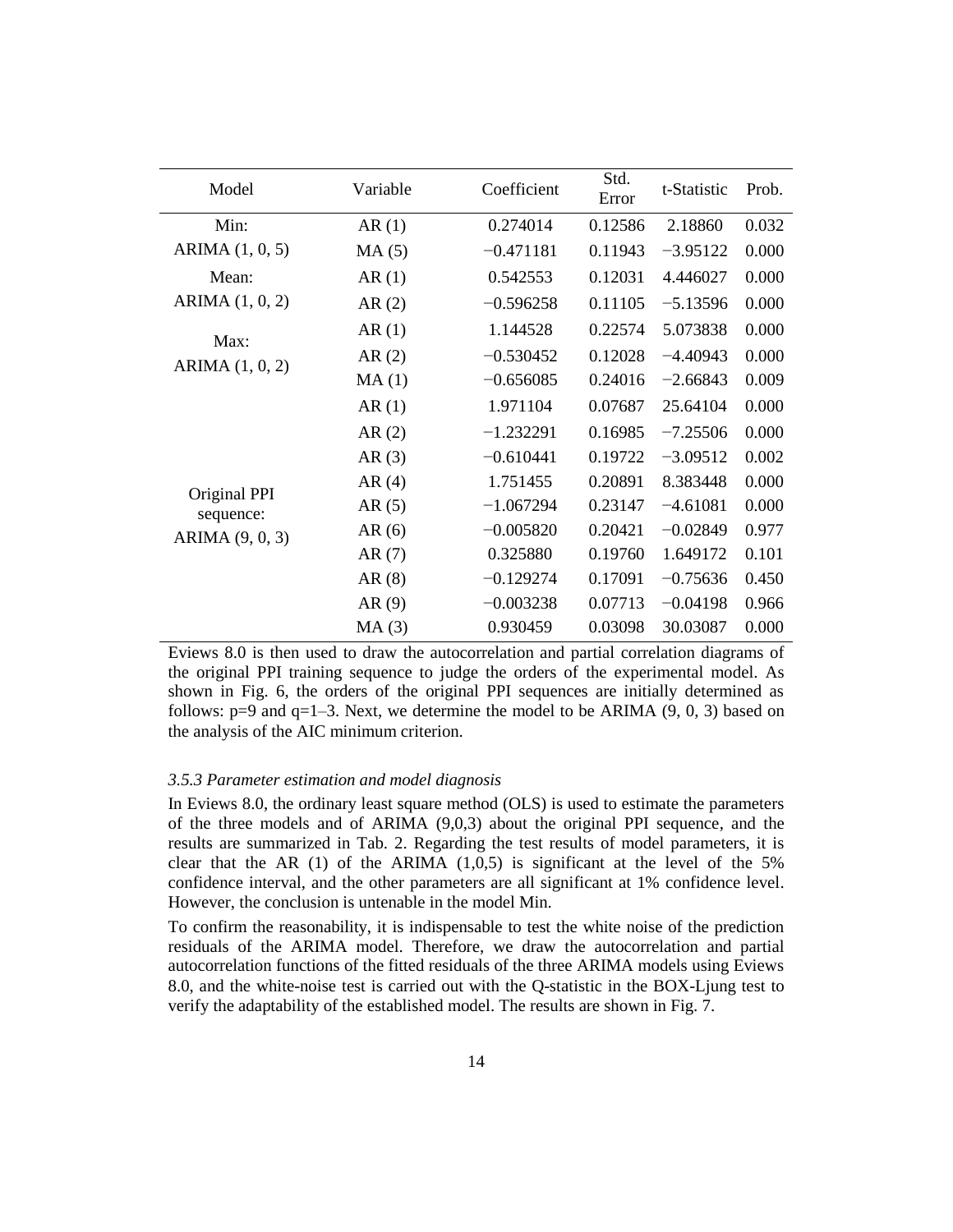From Fig. 7, the Prob-values of the Q-statistic for each order are all greater than 0.1. At the 10% significance level, accepting the original fake "This sequence is a white noise sequence" means that the residual sequence estimated by the ARIMA model that we built is a purely random sequence, so it is of no significance to model and search for other ARIMA models any longer, which is consistent with the rationality of the model built.

To prove the reasonability, it is necessary to test the white noise of the prediction residuals of the ARIMA (9,3,0) model. Therefore, we draw the autocorrelation and partial autocorrelation functions of the fitted residuals of the ARIMA (9,3,0) model using Eviews 8.0, and the white-noise test is carried out to verify the adaptability of the established model. The results are shown in Fig. 8.

From Fig. 8, the P-values of the Q-statistic for each order are all greater than 0.1. At the 10% significance level, accepting the original fake "This sequence is a white noise sequence" means that the residual sequence estimated by the ARIMA model is a purely random sequence, so it is of no statistical significance, which, in turn, verifies the rationality of the model.

## **4 Experiment**

## *4.1 Experimental datasets and evaluation criterion*

The survey on industrial producer prices covers the prices of more than 20,000 industrial products in 1638 basic categories. In this paper, we take the PPI (the same month of last year=100) as the research object and select a total of 192 monthly data from January 2001 to December 2016 from the official website of the China National Bureau of Statistics; the data before September 2016 are used to train the model.

In this paper, we use four indicators including the MSE (defined earlier, see Eq. 11), rootmean-square error (RMSE, see Eq. 12), mean absolute error (MAE, see Eq. 13), and the mean absolute percentage error (MAPE, see Eq. 14) to evaluate the experimental results.

| Autocorrelation | <b>Partial Correlation</b> |                               | АC                                                                            | PAC                                                                           | Q-Stat                                                                       | Prob                                                                 |
|-----------------|----------------------------|-------------------------------|-------------------------------------------------------------------------------|-------------------------------------------------------------------------------|------------------------------------------------------------------------------|----------------------------------------------------------------------|
|                 | нΓ                         | 2.<br>3.<br>4<br>5.<br>6<br>8 | 0.015<br>$-0.101$<br>$-0.169$<br>0.036<br>0.006<br>0.064<br>$-0.001$<br>0.049 | 0.015<br>$-0.101$<br>$-0.168$<br>0.030<br>$-0.029$<br>0.044<br>0.007<br>0.057 | 0.0141<br>0.6700<br>2.5326<br>2.6187<br>2.6211<br>2.9067<br>2.9068<br>3.0754 | 0.906<br>0.715<br>0.469<br>0.624<br>0.758<br>0.820<br>0.893<br>0.930 |
|                 |                            | g<br>10<br>11                 | $-0.140$<br>በ በ21<br>0.076                                                    | $-0.127$<br>0.033<br>0.070                                                    | 4.5085<br>4.5404<br>4.9776                                                   | 0.875<br>0.920<br>0.932                                              |

(a) Min: ARIMA (1, 0, 5)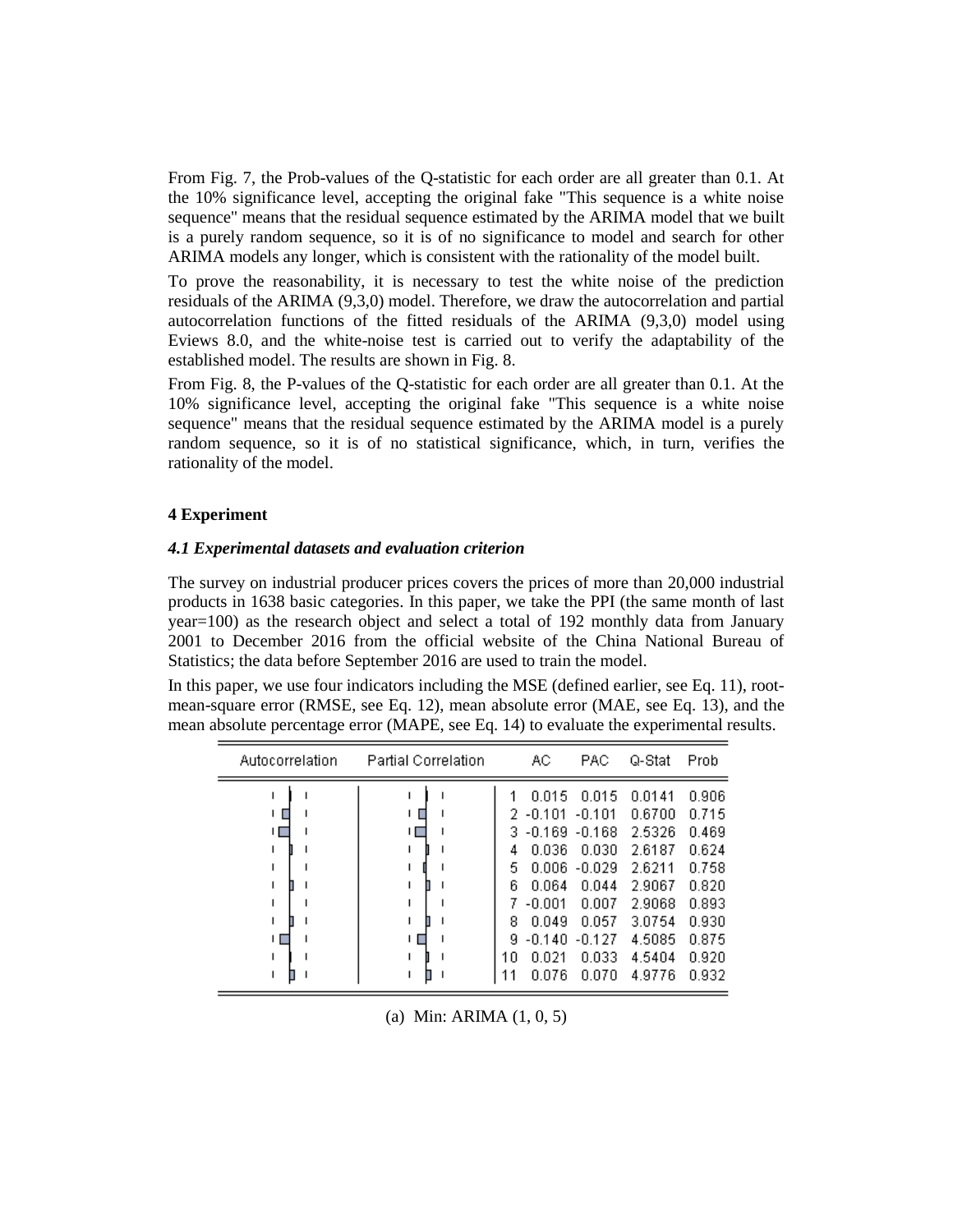| АC<br>Autocorrelation<br>Q-Stat<br>Prob<br><b>Partial Correlation</b><br>PAC<br>$-0.041$<br>0.1051<br>$-0.041$<br>0.106<br>2<br>0.107<br>0.8507<br>0.032<br>0.8866<br>0.023<br>з<br>4 -0.263 -0.276<br>5.5587<br>5.6296<br>5.<br>$-0.032$ $-0.062$<br>0.060<br>0.134<br>5.8849<br>6<br>6.0163<br>$-0.043$ $-0.011$<br>$-0.077$<br>6.4411<br>$-0.201$<br>8.<br>я<br>0.086<br>0.066<br>6.9888<br>0.078<br>$-0.041$<br>7.1157<br>1 N | 0.654<br>0.829<br>0.235<br>0.344<br>0.538<br>0.598<br>0.638<br>0.714<br>0.750<br>0.078<br>7.5798<br>0.050 |  |  |  |                |
|-----------------------------------------------------------------------------------------------------------------------------------------------------------------------------------------------------------------------------------------------------------------------------------------------------------------------------------------------------------------------------------------------------------------------------------|-----------------------------------------------------------------------------------------------------------|--|--|--|----------------|
|                                                                                                                                                                                                                                                                                                                                                                                                                                   |                                                                                                           |  |  |  |                |
|                                                                                                                                                                                                                                                                                                                                                                                                                                   |                                                                                                           |  |  |  | 0.746<br>0.436 |
|                                                                                                                                                                                                                                                                                                                                                                                                                                   |                                                                                                           |  |  |  |                |

(b) Mean: ARIMA (1, 0, 2)

| Autocorrelation | <b>Partial Correlation</b> |                                         | АC                                                                                   | <b>PAC</b>                                                                                               | Q-Stat                                                                                           | Prob                                                                                   |
|-----------------|----------------------------|-----------------------------------------|--------------------------------------------------------------------------------------|----------------------------------------------------------------------------------------------------------|--------------------------------------------------------------------------------------------------|----------------------------------------------------------------------------------------|
|                 |                            | 2<br>3.<br>4<br>5.<br>ค<br>8<br>я<br>10 | 0.083<br>$-0.045 - 0.039$<br>$-0.026 - 0.024$<br>0.176<br>$-0.021$<br>0.014<br>0.054 | $-0.038 - 0.038$<br>0.082<br>$-0.059 - 0.069$<br>0.186<br>$-0.011$<br>$-0.078 - 0.124$<br>0.024<br>0.108 | 0.0903<br>0.5329<br>0.6642<br>0.8916<br>በ 9387<br>3.0828<br>3.1142<br>3.5471<br>3.5623<br>3.7778 | 0.764<br>0.766<br>0.882<br>0.926<br>0.967<br>0.798<br>0.874<br>0.896<br>0.938<br>0.957 |
|                 |                            |                                         | $-0.012$                                                                             | $-0.015$                                                                                                 | 3.7883                                                                                           | 0.976                                                                                  |

(c) Max: ARIMA (1, 0, 2) **Figure 7:** White-noise test of ARIMA fitting residual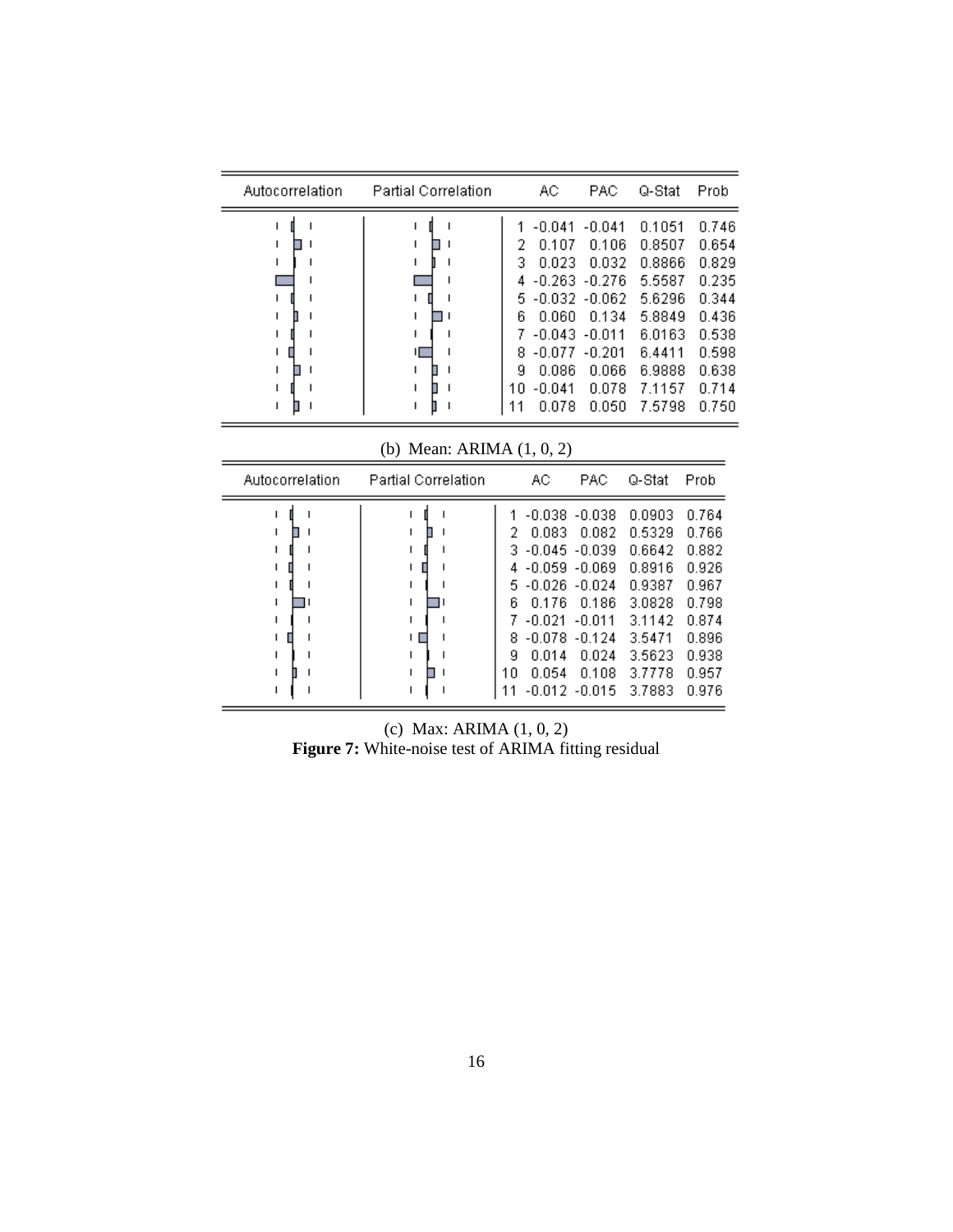| Autocorrelation | <b>Partial Correlation</b> |                                       | АC                                                                                                | PAC                                                                             | Q-Stat                                                                                           | Prob                                                                                   |
|-----------------|----------------------------|---------------------------------------|---------------------------------------------------------------------------------------------------|---------------------------------------------------------------------------------|--------------------------------------------------------------------------------------------------|----------------------------------------------------------------------------------------|
|                 | ╓                          | 2<br>з<br>4<br>5<br>6<br>8<br>я<br>10 | 0.002<br>0.005<br>0.032<br>0.008<br>-0.073<br>0.060<br>0.075<br>$-0.093 - 0.091$<br>-0.123 -0.129 | 0.002<br>0.005<br>0.032<br>0.008<br>$-0.074$<br>0.059<br>0.075<br>-0.007 -0.015 | 0.0007<br>0.0048<br>0.1913<br>0.2031<br>1.2058<br>1.8794<br>2.9408<br>4.5814<br>7.4985<br>7.5087 | 0.979<br>0.998<br>0.979<br>0.995<br>0.944<br>0.930<br>0.890<br>0.801<br>0.585<br>0.677 |
|                 |                            | 1                                     | 0.012                                                                                             | 0.031                                                                           | 7.5349                                                                                           | 0.754                                                                                  |

**Figure 8:** White-noise test of ARIMA (9,0,3) fitting residual

$$
MSE = \frac{\sum_{i}^{N} (P_i - O_i)^2}{N}
$$
\n(11)

$$
RMSE = \sqrt{\frac{\sum_{i}^{N} (P_i - O_i)^2}{N}}
$$
 (12)

$$
MAE = \frac{\sum_{i}^{N} |P_i - O_i|}{N}
$$

$$
\sum_{i}^{N} |O_i - P_i|
$$
(13)

$$
MAPE = \frac{\sum_{i}^{N} \left| \frac{O_i - P_i}{O_i} \right|}{N}
$$
\n(14)

On the whole, the experiment includes two parts. The first is to predict the monthly PPI sequence and its variation through the GA-SVR-ARIMA model based on fuzzy information granulation; the second is to verify the prediction ability of the specific method as more accurate and more suitable than other methods. The LIBSVM toolkit is used to test the SVM during the experiments.

## *4.2 Pre-classification of fuzzy information granulation*

To study the seasonal variation of PPI and make accurate predictions, the research takes one quarter (3 months) as an information-granulation window to enlarge the time granularity for seeking the relative stable feature of the PPI monthly data by drawing on the experience of [Sun, Shao, Ji et al. (2014)]. In Matlab R2014a, we turn the original PPI sequence (Fig. 9) into three parameters—Min, Mean, and Max—through fuzzy granulation, all of which can reflect the seasonal variation trend of PPI (Fig. 10). To be specific, Min, Mean, and Max indicate the minimum value, the average value, and the maximum value of the single seasonal variation, respectively.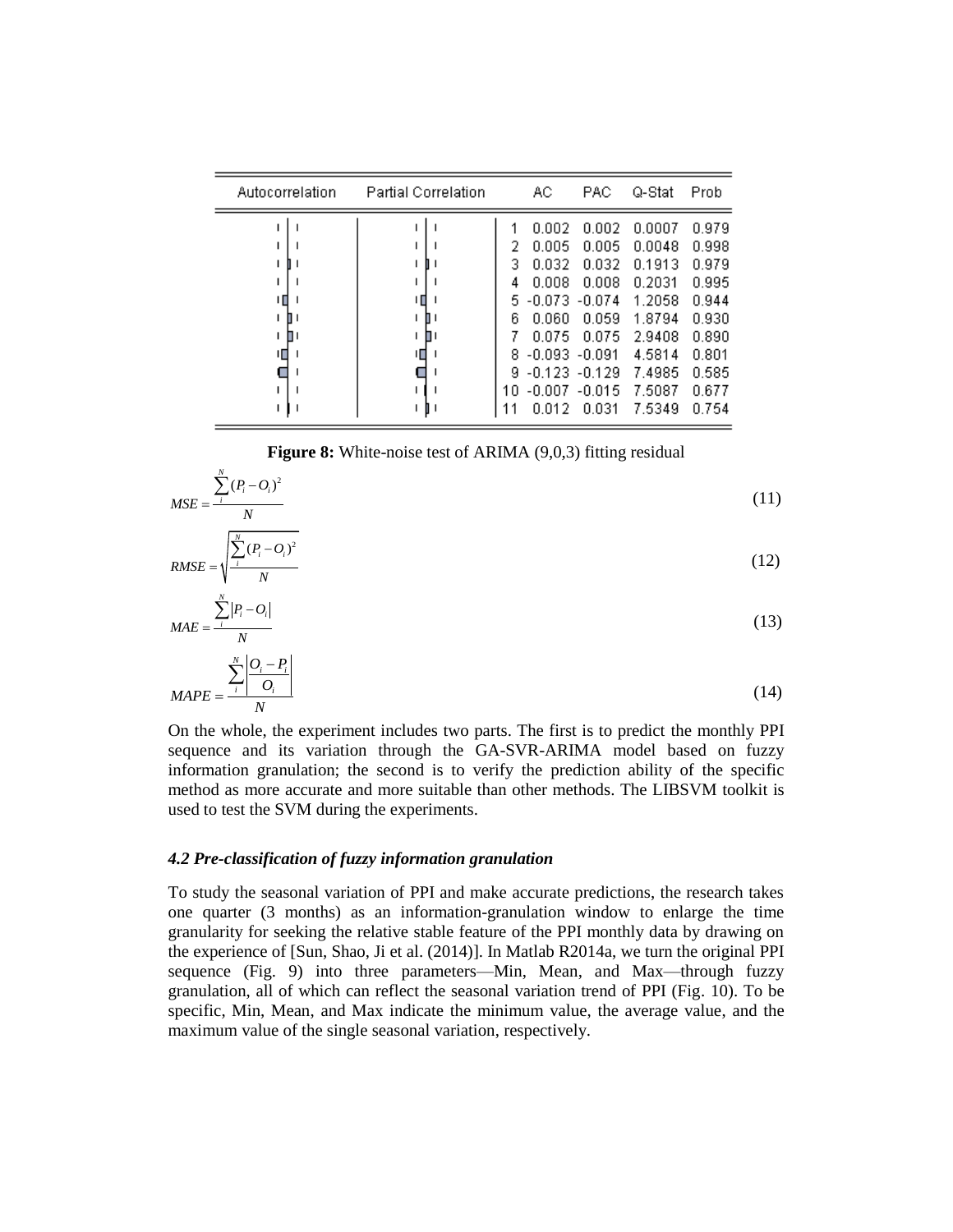

**Figure 9:** Original PPI sequence diagram



**Figure 10:** Fuzzy information-granulated sequence diagram

According to the results of fuzzy information granulation, the GA-SVR model is established to train and predict fuzzy information particles and windowed PPIs. Taking PPIs from January 2001 to September 2016 as a training set and PPIs from September 2016 to December 2016 as a test set, we regard one quarter (3 months) as an informationgranulation window, and the input samples of the training set become a 63\*3-type matrix after fuzzy information granulation.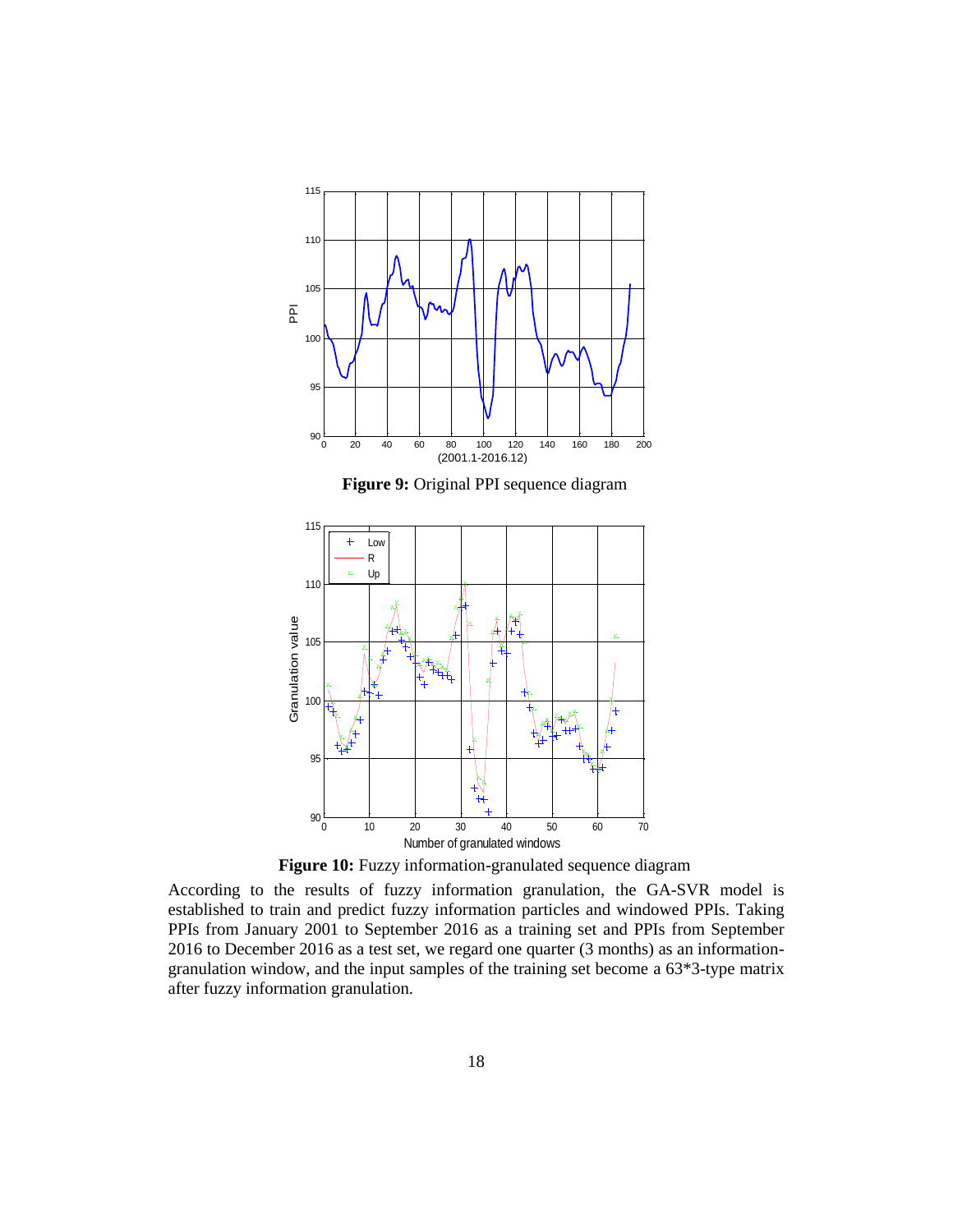

**Figure 11:** MSE change chart on fitness curve of GA parameter optimization *4.3 Parameter optimization based on GA*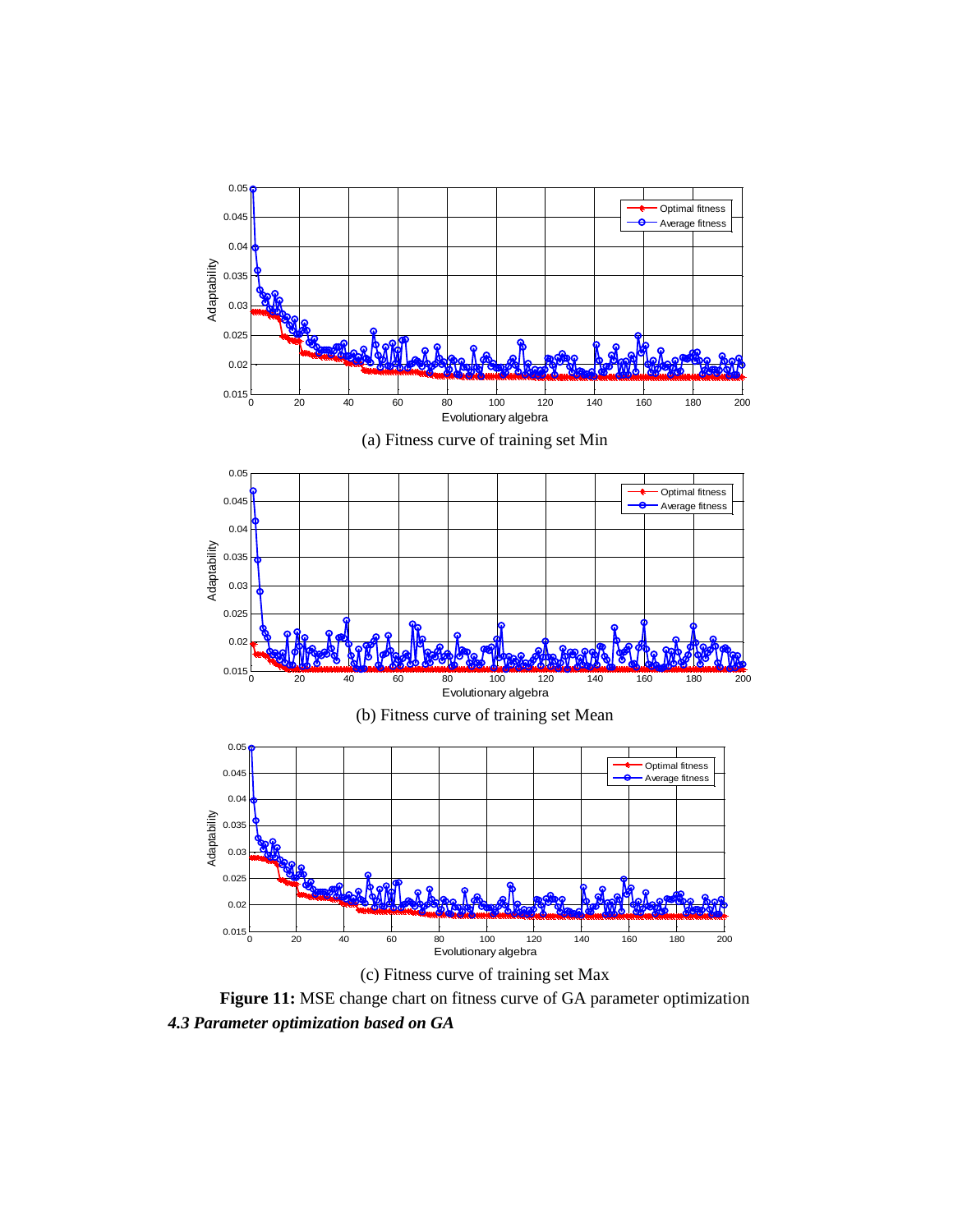Using Matlab R2014a, the GA is used to optimize the penalty parameter C, the insensitive loss function  $\epsilon$ , and the parameter  $\gamma$  of the RBF kernel function in the SVR model. We set the evolutionary algebra as 200 generations and the populations as 20 and choose the MSE as the fitness function for fivefold cross-validation. The process and the results of the parameter optimization based on the GA are shown in Fig. 11.

| Information-granulation sequence | Best c   | Best $\gamma$ | Best $\varepsilon$ | <b>MSE</b> |
|----------------------------------|----------|---------------|--------------------|------------|
| Min                              | 0.093555 | 3.4514        | 0.17709            | 0.018627   |
| Mean                             | 0.23575  | 35.5006       | 0.11644            | 0.015116   |
| Max                              | 0.087261 | 2.8172        | 0.10179            | 0.019158   |

**Table 3:** Results of parameter optimization based on GA

It is clear in Tab. 3 that the MSE values of the final optimization results of the three parameters are less than 0.02, which proves that the optimal parameters based on GA are more suitable.

## *4.4 Prediction of GA-SVR model*

In view of the results of the optimization parameter based on the GA, the SVM model is established by using the results of penalty parameter C, insensitive loss function  $\epsilon$ , and the parameter  $\gamma$  of the RBF kernel function to predict the fuzzy information particles of the three parameters Min, Mean, and Max.

As is depicted in Fig. 12, the GA-SVR model fits the training set of three parameters well through information granulation and illustrates the relationship between nonlinear fluctuation and linear trend.

From Tab. 4, it is obvious that the overall fitting accuracy of the GA-SVR model is high. According to the order of MSE size, the prediction effect of the parameter Mean is the best, which is followed by the parameter Max, and the prediction effect of the parameter Min is relatively poor.

## *4.5 ARIMA modeling of GA-SVR model residuals*

Using Eviews 8.0, we build the final GA-SVR-ARIMA hybrid model by using the ARIMA model for fitting the GA-SVR prediction residuals of the three parameters Min, Mean, and Max in the training set and predicting the testing set.

*4.5.1 Model fitting effect and predicting results*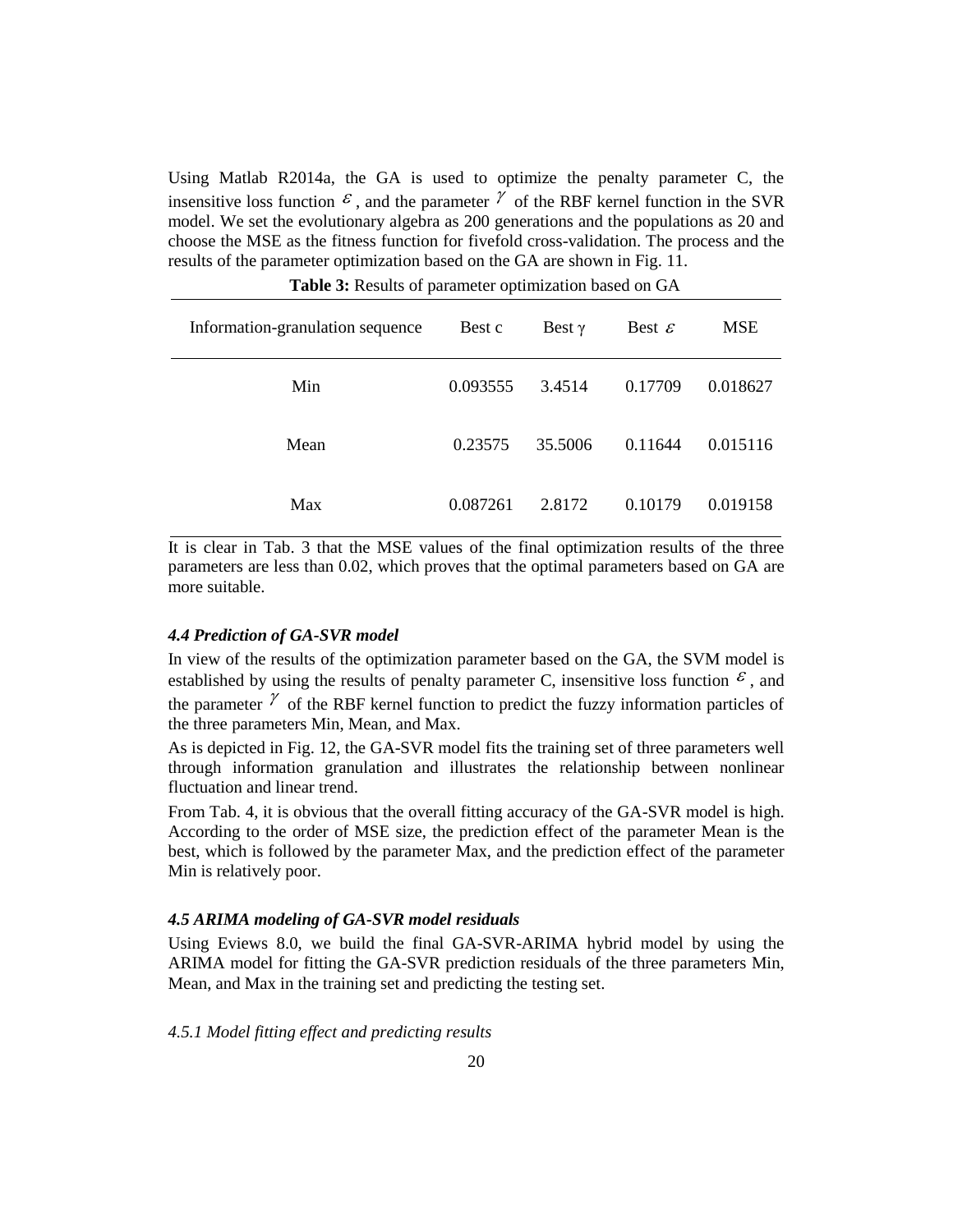

(c) Max parameter fitting **Figure 12:** GA-SVR fitting results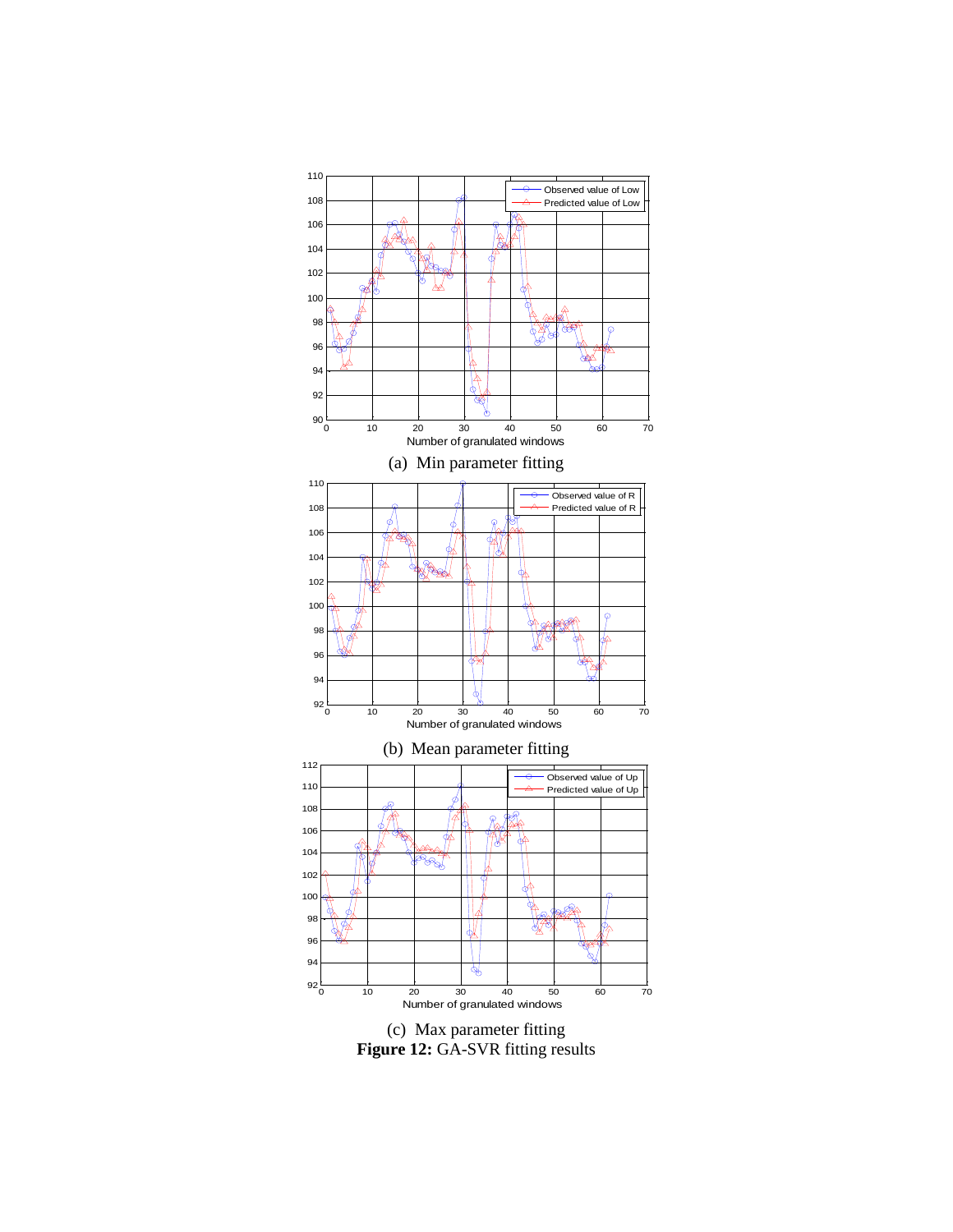| <b>Table 4:</b> MSE of sequence prediction based on GA-SVR |      |  |  |  |  |
|------------------------------------------------------------|------|--|--|--|--|
| Test set of information-granulation parameters             | Max  |  |  |  |  |
| Min                                                        | Mean |  |  |  |  |

**Table 4:** MSE of sequence prediction based on GA-SVR

÷

The proposed ARIMA model is used to fit the model, the results of which are shown in Fig. 13. Then, the ARIMA model is carried out for static prediction of the residual series of Min, Mean, and Max forecast by the GA-SVR. Finally, the variation range of the single season PPI is presented in Tab. 5.

To further assess the prediction effect of the fuzzy information-granulated GA-SVR model and GA-SVR-ARIMA hybrid model, the evaluation index of the test set is given in Tab. 6.

From Tab. 5 and Tab. 6, the five indexes of PPI predicted by the GA-SVR-ARIMA hybrid model established in this paper are obviously less than those of the GA-SVR single model, which indicates that the accuracy of the variation range predicted by the hybrid model is significantly higher than that of the single model.

Furthermore, these results illustrate that the PPI sequences have both non-linear and linear characteristics, and that the GA-SVR-ARIMA hybrid model can utilize the advantages of non-linear space prediction in the GA-SVR and linear space prediction in ARIMA.

Generally speaking, the PPI over 3 months maintains an upward trend, indicating that the prediction results could scientifically support the decision-making.

## **5 Comparative analysis of various methods**

## *5.1 Comparative test of ARIMA model*

In this paper, the PPIs from January 2001 to September 2016 are used as the training set, the input sample of which is a 189\*1-type matrix. In addition, we take the PPIs from October 2016 to December 2016 as the test set, and then carry out the contrasting experiment in Eviews 8.0.

## *5.1.1 Model fitting effect and prediction results*

The ARIMA (9, 0, 3) model is adopted to fit the original training set, and the effect diagram is shown in Fig. 14.

Then, we use the established ARIMA (9, 0, 3) model for dynamic prediction, and the prediction values and results analysis are displayed in Tab. 7 and Tab. 8, respectively.

## *5.2 GRNN model comparison test*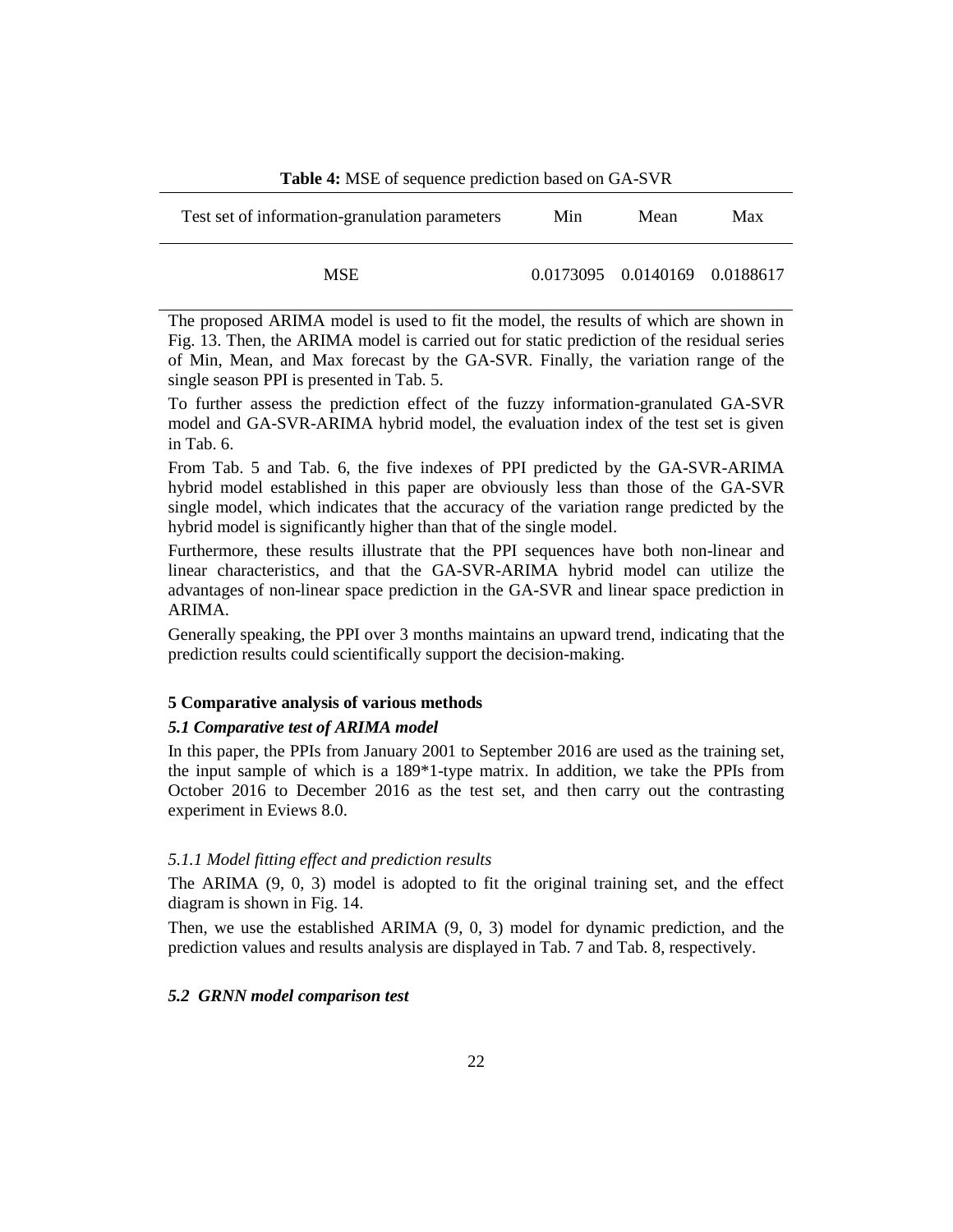

**Figure 13:** ARIMA fitting effect of GA-SVR model residuals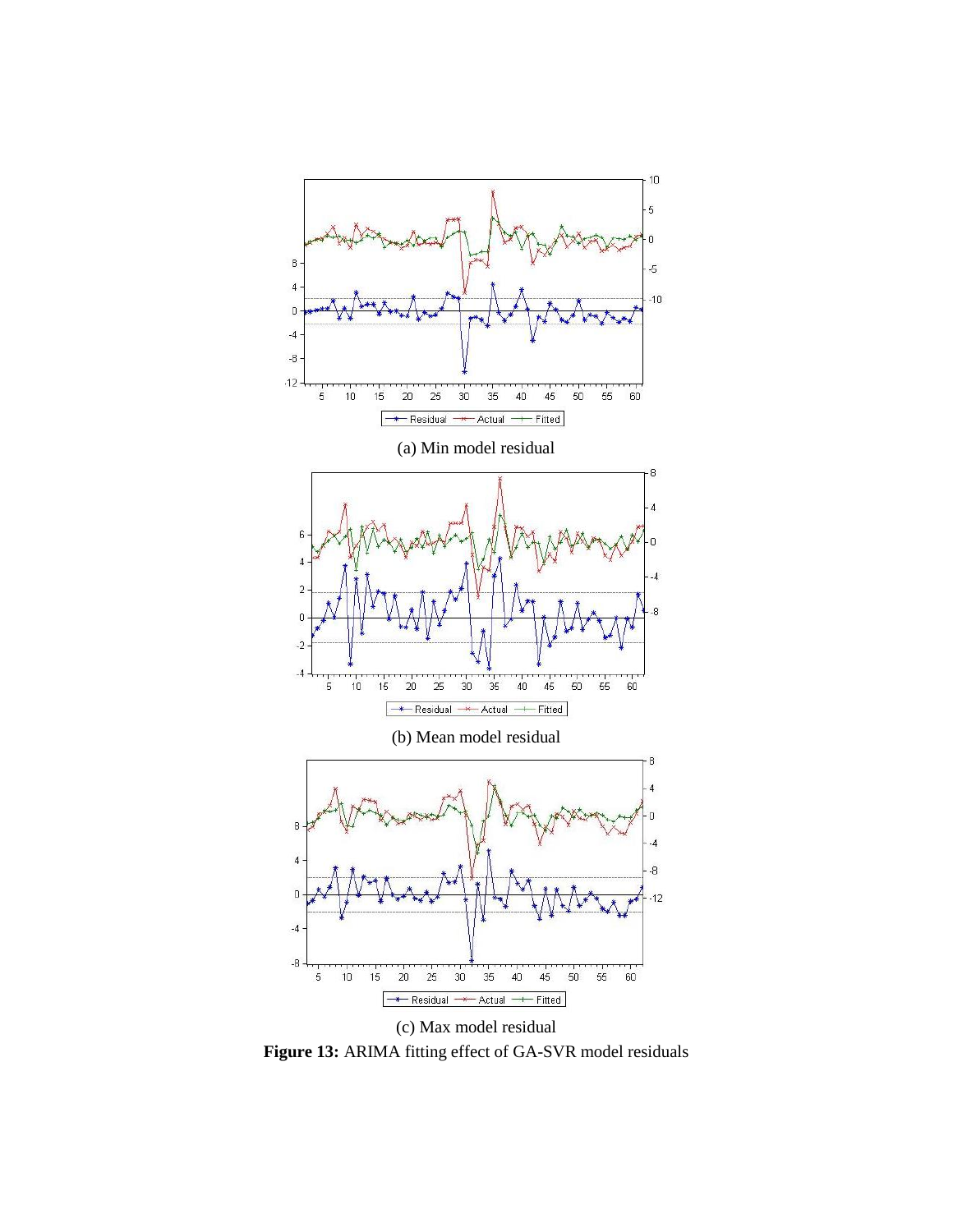| Time                                              | 2016.10   | 2016.11    | 2016.12     |                           | Variation range of<br>fuzzy particle |
|---------------------------------------------------|-----------|------------|-------------|---------------------------|--------------------------------------|
| Value of observed PPI                             | 101.2     | 103.3      | 105.5       | $\{99.1, 103.3,$<br>105.5 |                                      |
| GA-SVR prediction results                         | 101.2832  | 99.23      | 100.3076    | $\{99.1, 103.3,$<br>105.5 |                                      |
| Results of GA-SVR residuals<br>predicted by ARIMA | $-0.0729$ | 3.71       | 4.6758      |                           |                                      |
| Prediction results of GA-SVR-<br><b>ARIMA</b>     | 101.2103  | 102.94     | 104.9834    | $\{99.1, 103.3,$<br>105.5 |                                      |
| <b>Table 6:</b> Analysis of prediction effect     |           |            |             |                           |                                      |
| <b>Statistics</b>                                 |           | <b>MSE</b> | <b>RMSE</b> | <b>MAPE</b>               | <b>MAE</b>                           |
| GA-SVR model                                      |           | 14.5109    | 3.8093      | 2.9813                    | 3.1152                               |
| GA-SVR-ARIMA hybrid model                         |           | 0.1322     | 0.3636      | 0.2828                    | 0.2956                               |

**Table 5:** Summary of model prediction results



**Figure 14:** ARIMA fitting results of original PPI sequence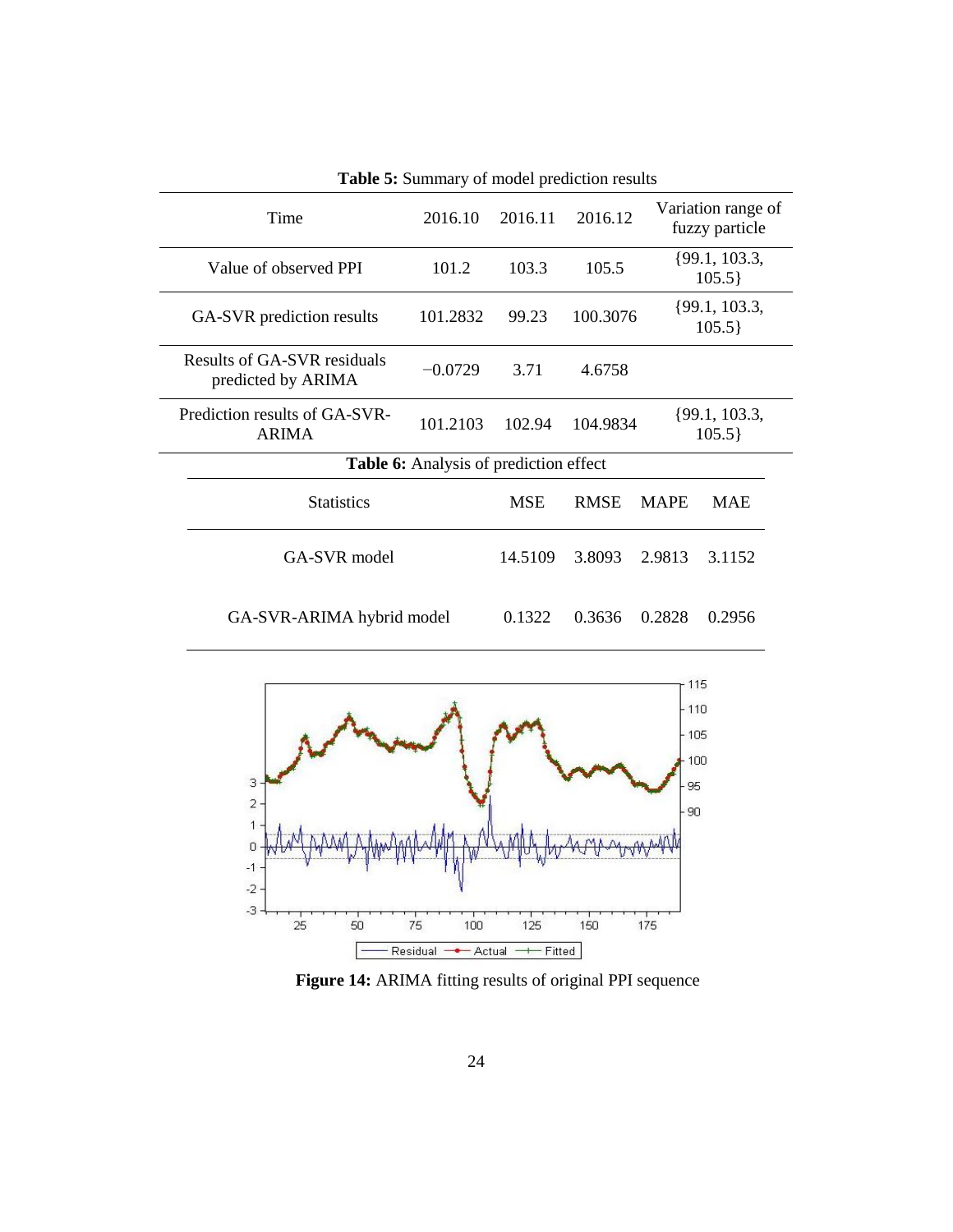In the Matlab R2014a, the PPIs from January 2001 to September 2016 are selected as the training set, the input samples of which are a 189\*1-type matrix, and the PPIs from October 2016 to December 2016 are used as the test set.

## *5.2.1 Basic structure of GRNN model*

GRNN(General Regression Neural Network) was first proposed by [Specht(1993)] and its simple network structure based on GRNN in the Matlab Toolbox is shown in Fig. 15.



**Figure 15:** GRNN structure diagram

The input of the network is  $X$ , the total number of training samples is  $M$ , and the network output is Y. The first layer is the radial basis hidden layer, whose number of units is equal to the number of training samples M, and the weight function of the modified layer is dist, which contributes to calculating the distance between the network input and the weight of the first layer,  $IW_{11}$ :

$$
\left\| \text{dist} \right\|_{j} = \sqrt{\sum_{i=1}^{R} (x_i - I W_{ji})^2}, (j = 1, 2, \cdots, M). \tag{15}
$$

The network product function "netprod" forms the net input  $n^1$  of the result of multiplying the element of the hidden layer threshold  $b_1$  by the output element of "dist," and then passes it to the transfer function "radbas." Moreover, a Gaussian function is commonly used as the transfer function of the network:

$$
a_j^1 = radbas[netprod[dist]]_j b_{1j}] = \exp\left[-\frac{(n_j^1)^2}{2\sigma_j^2}\right] = \exp\left[-\frac{(\left\|dist\right\|_j b_{1j})^2}{2\sigma_j^2}\right]
$$
  
(j = 1,2,...,M) (16)

where  $\sigma_j$  is the smooth factor, which determines the shape of the basis function at the "*j*th" hidden layer, and the stationarity of the basis function is directly proportional to the value of  $\sigma_j$ . The second layer of the network is the linear output layer, the weight function of which is the normalized point weight product function (expressed by "nprod"), and the output at the previous layer and the dot product of the weight  $IW_{21}$  at this layer are considered as the weight input, which can be directly passed to the transfer function purlin. The expression of the network output is

$$
y_k = \sum_{j=1}^{m} I W_{kj} a_j^1(k = 1, 2, \cdots, s).
$$
 (17)

*5.2.2 Method of determining smooth factor*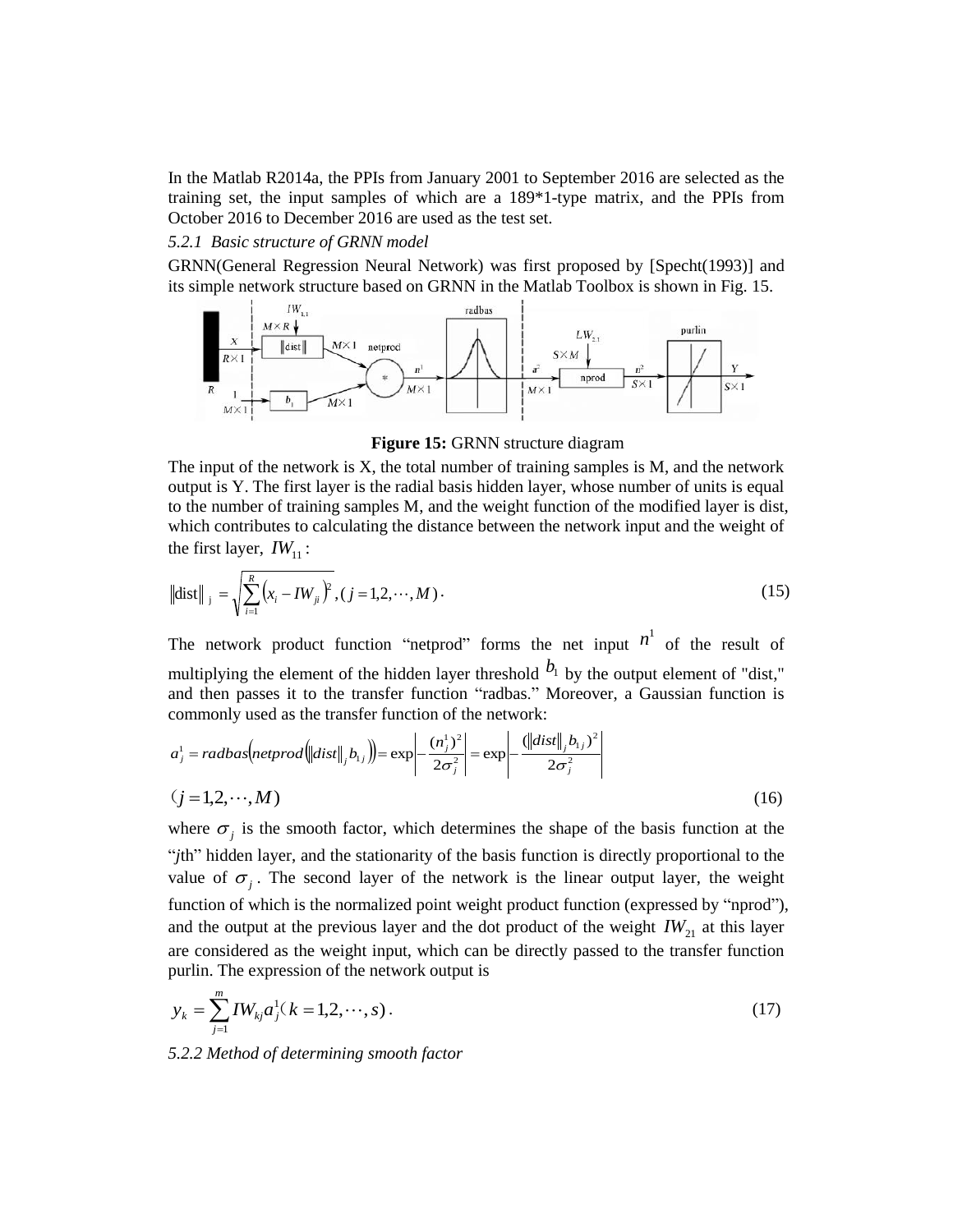The smooth factor has great influence on the network prediction, so it is vital to select the appropriate smooth factor to improve the prediction accuracy. This experiment is optimized on the basis of the smooth factor determination proposed by [Sprecht(1993)] and finally adopts the one-dimensional optimization method to optimize the smooth factor. The optimization steps are summarized as follows:

- 1) Set an initial smooth factor  $\sigma$ .
- 2) Choose one sample from the training samples for testing and use the rest to construct the network.
- 3) Use the constructed network model to calculate the absolute value of error in the test sample.
- 4) Repeat steps (2) and (3) until all the training samples are used once for detection and calculate the mean-square error between all the predictive values to be estimated and the measured values of the samples:

$$
MSE(\sigma) = \frac{1}{n} \sum_{i=1}^{n} \left[ \hat{y}_i - y_i \right]^2
$$
 (18)

where  $y_t$  is the training sample value and  $\hat{y}_t$  is the predicted value of the network after training.

In this paper, we choose the initial smooth factor as  $0.1$  and add one unit quantity  $(0.1)$ each time, and then select the smooth factor as the optimal value when the average square error between the predictive value of the estimated point and the measured value of the sample is at the minimum. The average squared error between all the predictive values and the measured values is plotted in Fig.16.



**Figure 16:** Determination of optimal smooth factor

Fig. 16 shows that when the smooth factor is 0.1, the error of both approximation and prediction is the smallest. As the smooth factor increases, the error keeps increasing as well. Thus, a GRNN network model with a smooth factor of 0.1 is selected for training and to facilitate comparison with the actual results (Fig. 17).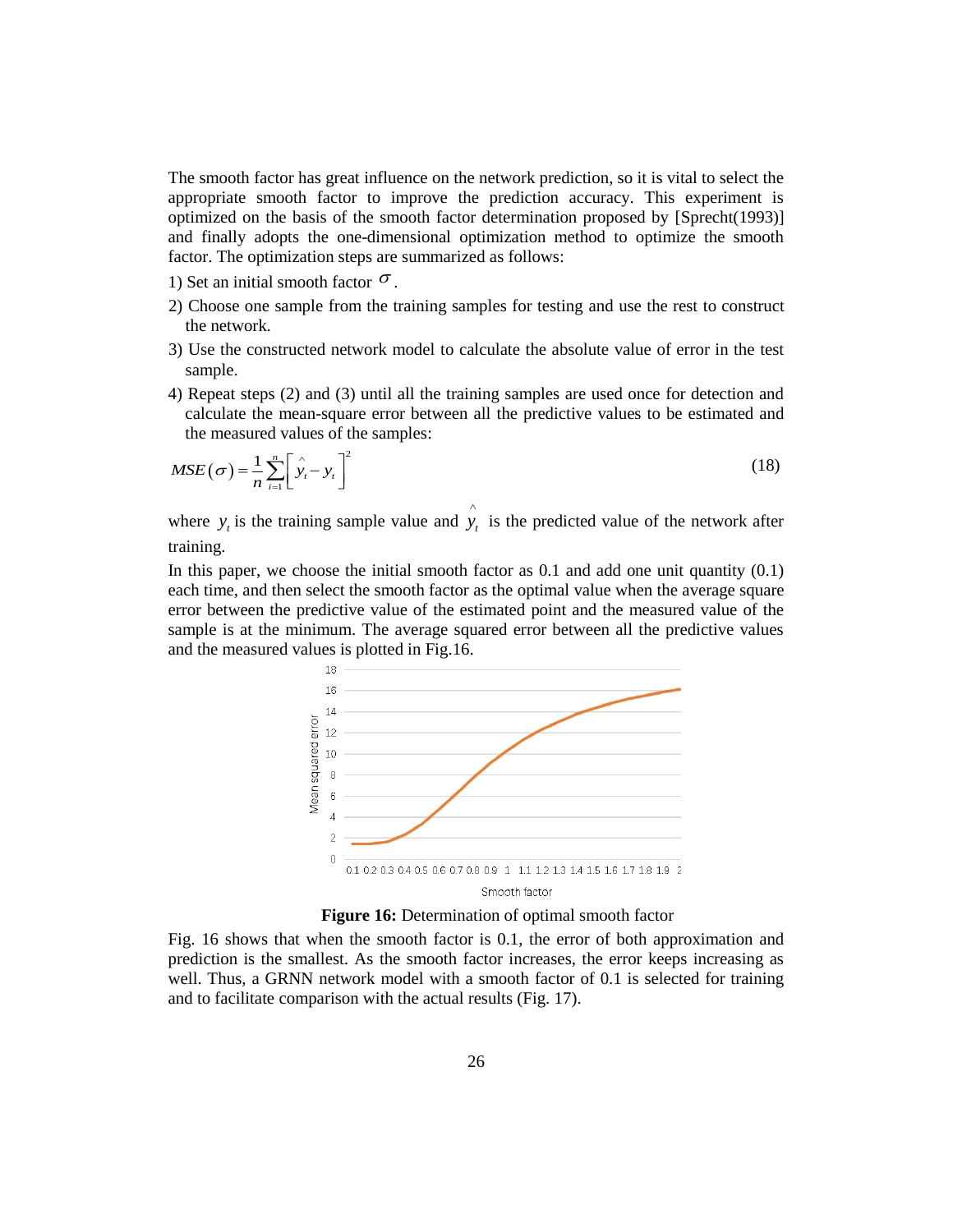As Fig. 17 shows, the training results of GRNN network conform to the actual results, and the fitting results are good as well. To verify the intelligence and generalization ability, we employ the GRNN model to predict the remaining three monthly test samples. The results and analysis are shown in Tab. 7 and Tab. 8, respectively.

To further analyze the effect of various models on PPI sequence prediction, the evaluation indicators of the prediction set are given in Tab. 8.



**Figure 17:** Fitting effect of GRNN training set **Table 7:** Prediction results of test set

| Time                                   |                  | 2016.10     | 2016.11     |            |  |
|----------------------------------------|------------------|-------------|-------------|------------|--|
|                                        | Actual PPI value |             | 103.3       | 105.5      |  |
| <b>ARIMA</b> result                    |                  | 100.971     | 104.954     | 106.864    |  |
| <b>GRNN</b> result                     |                  | 99.992      | 101.517     | 103.212    |  |
| GA-SVR result                          |                  | 101.2832    | 99.23       | 100.3076   |  |
| GA-SVR-ARIMA result                    |                  | 101.2103    | 102.94      | 104.9834   |  |
| Table 8: Analysis of prediction effect |                  |             |             |            |  |
| Statistic                              | <b>MSE</b>       | <b>RMSE</b> | <b>MAPE</b> | <b>MAE</b> |  |
| ARIMA model                            | 1.5496           | 1.2448      | 1.0401      | 1.0823     |  |
| <b>GRNN</b> model                      | 3.2911           | 1.8141      | 1.6962      | 1.7597     |  |
| <b>GA-SVR-ARIMA</b><br>hybrid model    | 0.1322           | 0.3636      | 0.2828      | 0.2956     |  |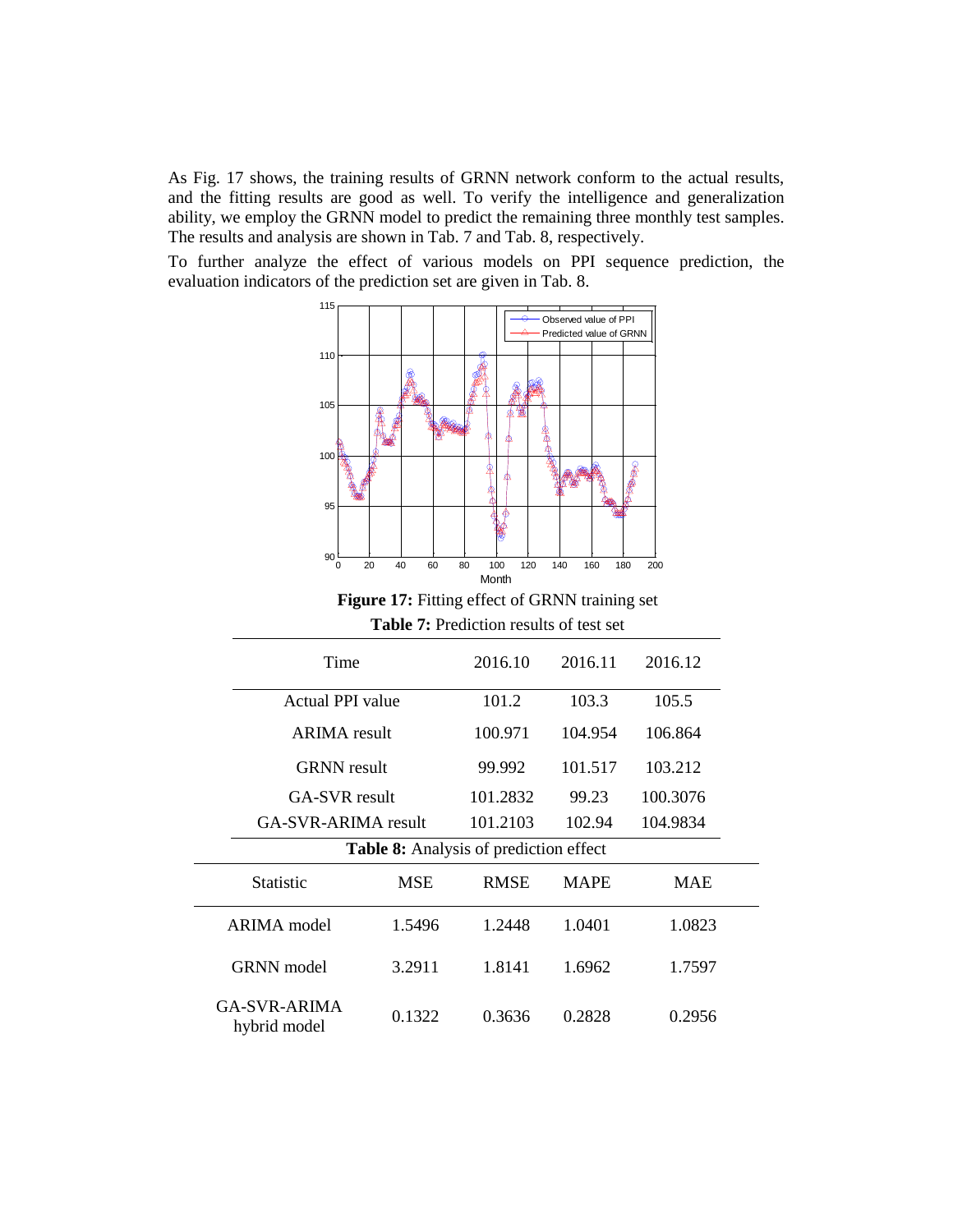| GA-SVR model | 14.51 | 3.809 | 2.981 | 3.115 |
|--------------|-------|-------|-------|-------|
|              |       |       |       |       |

It can be seen from Tab. 8 that the GA-ARIMA model with fuzzy information granulation gives the poorest prediction, and the ARIMA model performs better than the GRNN. In particular, the GA-SVR-ARIMA model based on fuzzy information granulation with the smallest prediction error has the best prediction effect. Ultimately, the results of the experimental comparison highlight that the GA-SVR-ARIMA hybrid model is more accurate in prediction.

After comparing several models, including GA-SVR, GA-SVR-ARIMA, ARIMA, and GRNN, through the statistical values of MSE, RMSE, MAPE, and MAE, we can rationally draw the conclusion that non-parametric and parametric hybrid models are more accurate and effective in prediction than a single model, which illustrates that the PPI sequences have both non-linear and linear characteristics.

We can therefore also draw the following conclusions based on the results calculated above:

- 1) The empirical study of PPI results in a relatively accurate prediction of the PPI trend, which can provide the basis for relevant decision-making around the world, which shows high practicability.
- 2) The predicted results of our "based on fuzzy information-granulated GA-SVR-ARIMA hybrid model" is the more accurate of all the relative research and traditional models, including non-parametric and parametric methods. At the same time, the variation and trend of prediction results agree well with reality, which, in turn, demonstrates the validity and practicability of the model.
- 3) The evidence that the statistical values, including the MSE, RMSE, MAPE, and MAE, of the hybrid model are smaller than other models indicates that complementarity of different models exists, including fuzzy information granulation, GA-SVR, and ARIMA.

## **6 Conclusions**

The accurate forecast of the PPI is a major problem that has yet to be addressed in economic research. In the research presented herein, we first advanced a hybrid model scientifically based on fuzzy information granulation, the GA-SVR model, and the ARIMA model. What's more, the accurate results including the value and trend of PPI calculated using the proposed "based on fuzzy information-granulated GA-SVR-ARIMA hybrid model" play an extremely indispensable role in the processes of government management and other economic tasks that depend on the PPI. Our research has led to the development of a new exploration and measurement method based on our hybrid model that overcomes the problem of inaccurate PPI prediction. This hybrid model can comprehensively utilize the advantages of the component models, including fuzzy information granulation, GA-SVR, and ARIMA, making full use of the complementarity of different forecasting technologies. However, due to the short prediction period of this model and the neglect of other relevant variables, it remains to improve the model to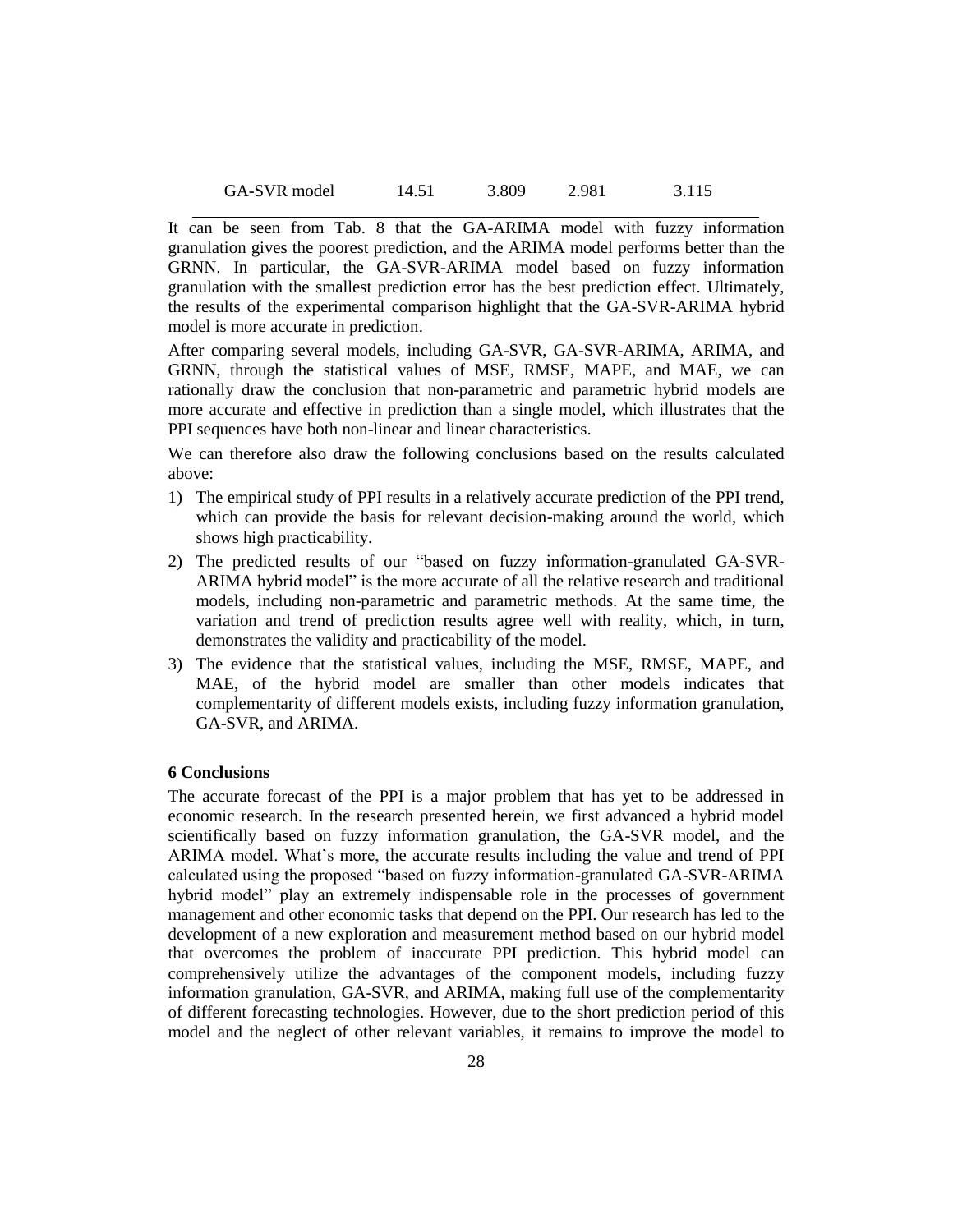make a more long-term forecast of PPI in light of various external factors, such as economic changes and price levels. Overall, our research contributes significantly to enhancing the accuracy and reliability of PPI forecasting by creative design and realization of the proposed algorithm. With the repaid development of cloud robotics [Liu et al. (2019)] and smart cities [Liu et al. (2017)], the method will be widely used. The method is especially useful for the development of the economic field.

**Acknowledgement**: This work was supported by the National Natural Science Foundation of China [ 61762033, 61702539]; The National Natural Science Foundation of Hainan [2018CXTD333, 617048]; Hainan University Doctor Start Fund Project [kyqd1328]; Hainan University Youth Fund Project [qnjj1444].

## **References**

**Agdas S.; Pesantes-Tavares E. R.; Agdas D.** (2011): Analysis of producer price index as an adjustment index. *Annual Meeting of the association for the advancement of cost engineering*, no.1, pp.430-446.

**Box G. E. P.; Jenkins G. M.** (1973): Some comments on a paper by chatfield and prothero and on a review by kendall. *Journal of the royal statistical society. series A (general)*, vol.136, no.3, pp.337-352.

**Cao L.; Tay F. E. H.** (2001): Financial forecasting using support vector machines. *Neural computing & applications,* no.10(2), pp.184-192.

**Čeperić E.; Žiković S.; Čeperić V.**(2017): Short-Term forecasting of natural gas prices using machine learning and feature selection algorithms. *Energy*, vol.140, no.1, pp.893- 900.

**Cheng, J. R.; Xu, R. M.; Tang, X. Y.; Victor S. Sheng.; Cai, C. T.** (2018): An abnormal network flow feature sequence prediction approach for DDoS attacks detection in big data environment. *Computers, materials & continua,* vol. 55, no. 1, pp. 095-119.

**Chen, R.; Liang, C. Y..; Lu, W. X.; Song, G. F..; Liang, Y.** (2014): Forecasting tourism flow based on seasonal SVR-PSO model. *Systems engineering-theory & practice,* vol.34, no.5, pp.1290-1296.

**Das S. P.; Padhy S.** (2017): Unsupervised extreme learning machine and support vector regression hybrid model for predicting energy commodity futures index. *Memetic computing,* vol.9, no.4, pp.333-346.

**Goldberg D. E.; Holland J. H.**(1988): Genetic algorithms and machine learning. *Machine learning,* vol.3, no.2, pp.95-99.

**Hua C.; Wu J.; Li J.; Guan X.** (2017): Silicon content prediction and industrial analysis on blast furnace using support vector regression combined with clustering algorithms. *Neural computing & applications*, vol.28, no.12, pp.4111-4121.

**Jian-hui.; Li Long.** (2011): Option price forecasting model based on SVR. *Systems engineering-theory & practice,* no. 05, pp.848-854.

**Liang, C. Y.; Ma, Y. C.; Chen, R.; Liang, Y.** (2015): The Daily Forecasting Tourism Demand Based on SVR-ARMA Combination Model. *Journal of industrial engineering and engineering management,* vol.29, no.1, pp.122-127.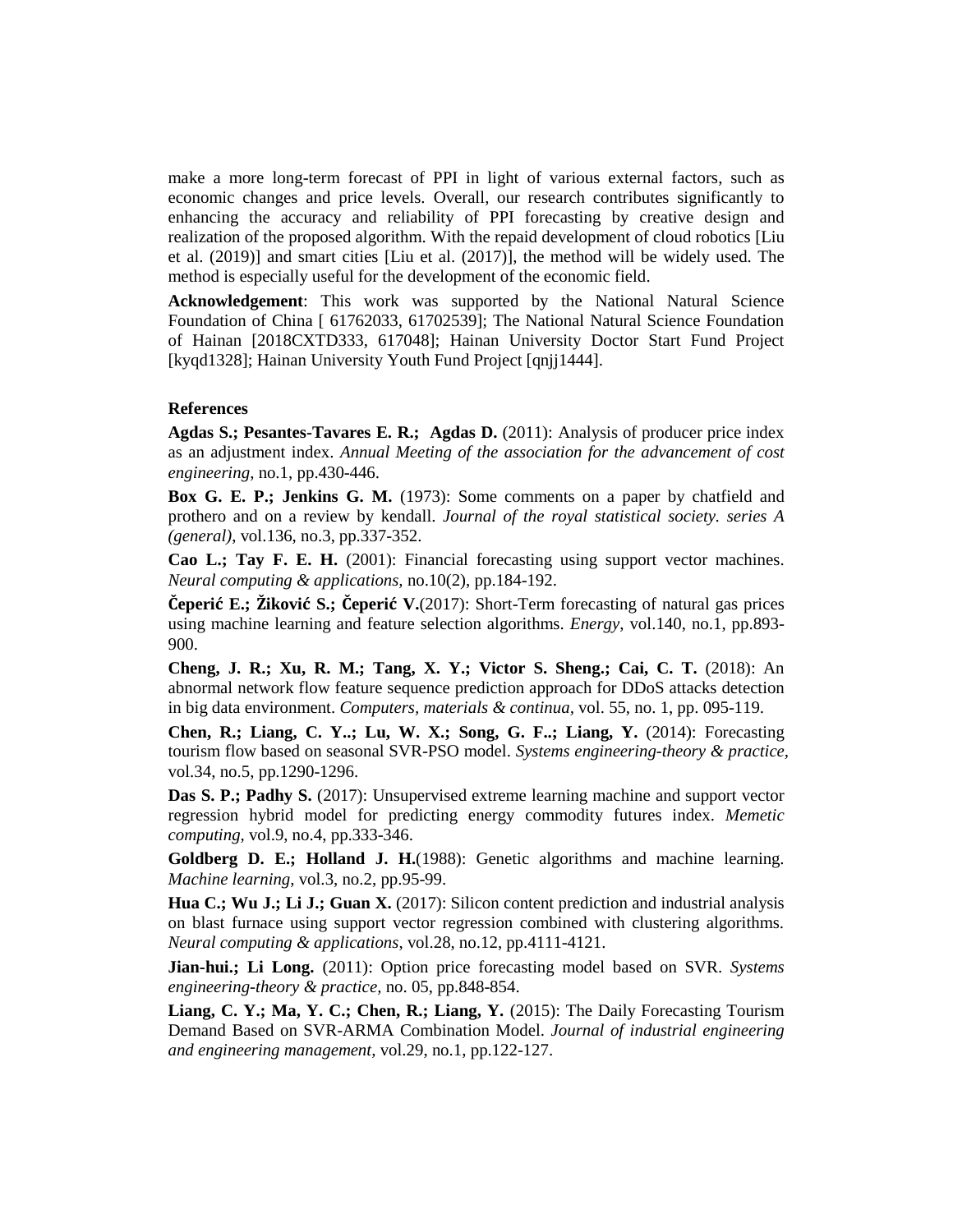**Lu, S. C.; Zhao, B. Q.; Bi, J. W.** (2015): Prediction of CPI based on fuzzy information granulation SVM timing regression. *Statistics and decision,* vol.14, pp.82-84.

**Norman V.** (2004): Progress in development of producer price indices for the service industries in europe. *Statistical journal of the united nations economic commission for europe,* no.21, pp.309-322.

**Sermpinis G.; Stasinakis C.; Hassanniakalager A.** (2017): Reverse adaptive krill herd locally weighted support vector regression for forecasting and trading exchange traded funds. *European journal of operational research,* vol.263, no.2, pp.540-558.

**Specht D. F.** (1993): The general regression neural network-rediscovered. *Neural networks,* vol.6, no.7, pp.1033-1034.

**Sun, Y. X.; Shao, C. F.; Ji, X..; Zhu, L.** (2014): Urban traffic accident time series prediction model based on combination of ARIMA and information granulation SVR. *Journal of tsinghua university (science and technology)*, vol.54, no.3, pp.348-353.

**Su, Z.; Fu, X. Y.** (2013): Kernel principal component genetic algorithm and improved SVR stock selection model. *Statistical research,* vol.30, no.5, pp.54-62.

**Tay F. E. H.; Cao L. J.** (2001): Application of support vector machines in financial time series forecasting*. Omega,* vol.29, pp.309-317.

**Vapnik.; Vladimir N.** (2002): The nature of statistical learning theory. *Technometrics,* vol.8, no.6, pp.1564-1564.

**Wang, C.; Gao, Y.; Liu, C.; Xu, J. H.** (2017): Study on chaotic characteristics of price fluctuation in China—Data from 1996-2016. *Price: theory & practice,* no.01, pp.86-90.

**Wang, Z. G.** (2016): Empirical analysis and trend forecast of price changes in china. *Price: theory & practice.* no.12, pp.17-21.

**Wang, Y.; Li, X-. D.; Li, Z. L.** (2009): Prediction and countermeasure of chinese CPI based on BP neural network. *Computer science,* vol.36, no.10, pp.256-257.

**Xiong, Z. B.** (2011): Research on RMB exchange rate forecasting model based on combining ARIMA with neural networks. *The journal of quantitative & technical economics,* no.6, pp.64-76.

**Xue, D. M.; Hua, Z. Q.** (2016): ARIMA based time series forecasting model. *Recent advances in electrical & electronic engineering,* vol.9, no.2, pp.93-98.

**Zadeh L. A.** (1978): Fuzzy sets as a basis for a theory of possibility. *Fuzzy sets and systems,*1978, vol.1, no.1, pp.3-28.

**Zhang, N.; Liu, X.; Jin, X.; Li, C.; Wu, X.; Yang, S.; Ning, J.; Yanne P.** (2017): Determination of total iron-reactive phenolics, anthocyanins and tannins in wine grapes of skins and seeds based on near-infrared hyperspectral imaging. *Food chemistry,* vol.237, pp.811-817.

**Zhu, S.; Lian, X.; Liu, H.;** (2017): Daily air quality index forecasting with hybrid models: A case in China. *Environmental pollution,* vol.231, no.2, pp.1232-1244.

**Liu, B.; Wang, L.; Liu, M.; Xu, C.**(2019): Lifelong Federated Reinforcement Learning: A Learning Architecture for Navigation in Cloud Robotic Systems. arXiv:1901.06455.